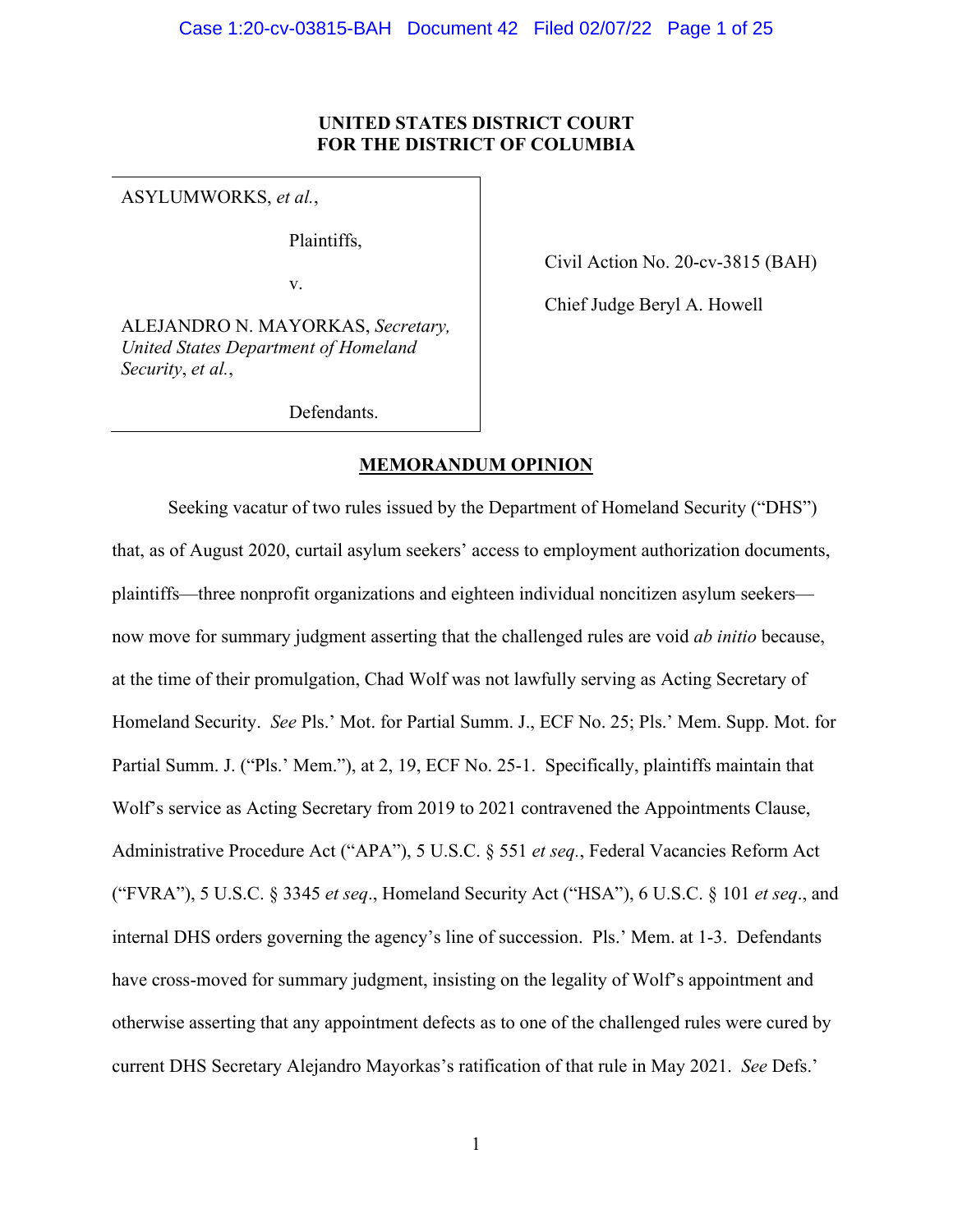### Case 1:20-cv-03815-BAH Document 42 Filed 02/07/22 Page 2 of 25

Cross-Mot. for Partial Summ. J., ECF No. 28; Defs.' Mem. Supp. Cross-Mot. for Summ. J. ("Defs.' Mem."), at 1, 28, ECF No. 29.

Five other district courts across the country and another Judge on this Court have already concluded that Wolf's appointment as Acting Secretary was invalid. *See Pangea Legal Servs. v. U.S. Dep't of Homeland Sec.*, 512 F. Supp. 3d 966 (N.D. Cal. 2021); *Batalla Vidal v. Wolf*, 501 F. Supp. 3d 117 (E.D.N.Y. 2020); *Nw. Imm. Rights. Proj. v. USCIS*, 496 F. Supp. 3d 31 (D.D.C. 2020); *Imm. Legal Res. Ctr. v. Wolf*, 491 F. Supp. 3d 520 (N.D. Cal. 2020); *Casa de Md., Inc. v. Wolf*, 486 F. Supp. 3d 928 (D. Md. 2020); *La Clinica De La Raza v. Trump*, No. 19-cv-4980, 2020 WL 70533[1](#page-1-0)3 (N.D. Cal. Nov. 25, 2020).  $^1$  In so doing, one of these courts, on September 20, 2020, preliminarily enjoined enforcement of aspects of the DHS employment authorization rules at issue here, but only as to members of the two organizational plaintiffs in that case. *See Casa de Md., Inc.*, 486 F. Supp. 3d at 973-74.

Finding no reason to depart from the reasoned holding of these other decisions, this Court likewise concludes that Wolf's ascension to the office of Acting Secretary was unlawful. As an issue of first impression, the Court further finds that Secretary Mayorkas's ratification of the socalled "Timeline Repeal Rule" in May 2021 did not cure the defects as to that rule caused by Wolf's unlawful tenure as Acting Secretary. Accordingly, for reasons set forth in detail below, plaintiffs' motion for summary judgment is granted and defendants' cross-motion for summary judgment is denied.

<span id="page-1-0"></span><sup>1</sup> The Government Accountability Office ("GAO") has also opined that Wolf became Acting Secretary "by reference to an invalid order of succession," which decision was issued in accordance with GAO's duties, under 5 U.S.C. § 3349, to notify Congress about FVRA violations in the Executive Branch. Pls.' Mem., Ex. 5 (GAO Aug. 14, 2020 Decision), at 1.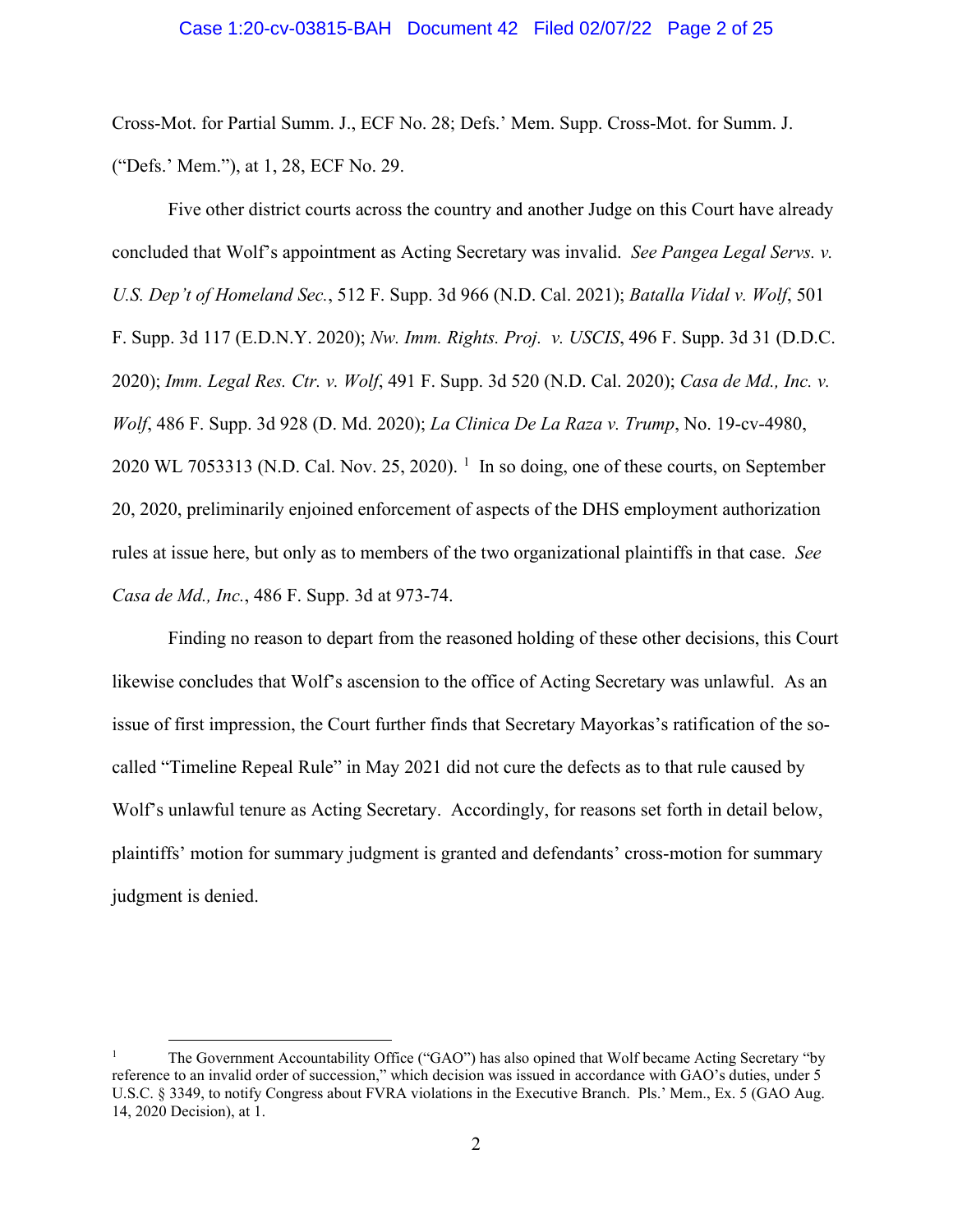## **I. BACKGROUND**

The statutory and regulatory scheme underlying the parties' dispute is described below, followed by the relevant factual and procedural history. A fuller account of the DHS rules challenged by plaintiffs is set out in *Asylumworks v. Mayorkas*, 20-cv-3815 (BAH), 2021 WL 2227335, at \*1-3 (D.D.C. June 1, 2021) (denying defendants' motion to stay proceedings), but need not be repeated here in resolving the instant dispute regarding the legality of Wolf's appointment.

## **A. Statutory and Regulatory Background**

Determining whether Wolf lawfully assumed the office of Acting Secretary of Homeland Security, and thus had the authority to issue the challenged rules, lies at the labyrinthine interplay of various statutes and regulations governing the agency's line of succession to the Office of Secretary, including the FVRA, HSA, and a series of internal DHS directives, which are memorialized in several revisions to a document known as Delegation No. 00106. These statutes and regulations are summarized below.

## **1.** *Federal Vacancies Reform Act*

Enacted in 1998 as a response to perceived "threat[s] to the Senate's advice and consent power," *NLRB v. SW Gen., Inc.*, 137 S. Ct. 929, 936 (2017), the FVRA provides the default framework "for temporarily authorizing an acting official to perform the functions and duties of any office of an Executive agency . . . for which appointment is required to be made by the President, by and with the advice and consent of the Senate." 5 U.S.C. § 3347(a). As relevant here, the terms of the FVRA command who may assume an office in an acting capacity *unless* a separate statutory provision "(A) authorizes the . . . head of an Executive department[] to designate an officer or employee to perform the functions and duties of a specified office temporarily in an acting capacity; or (B) designates an officer or employee to perform the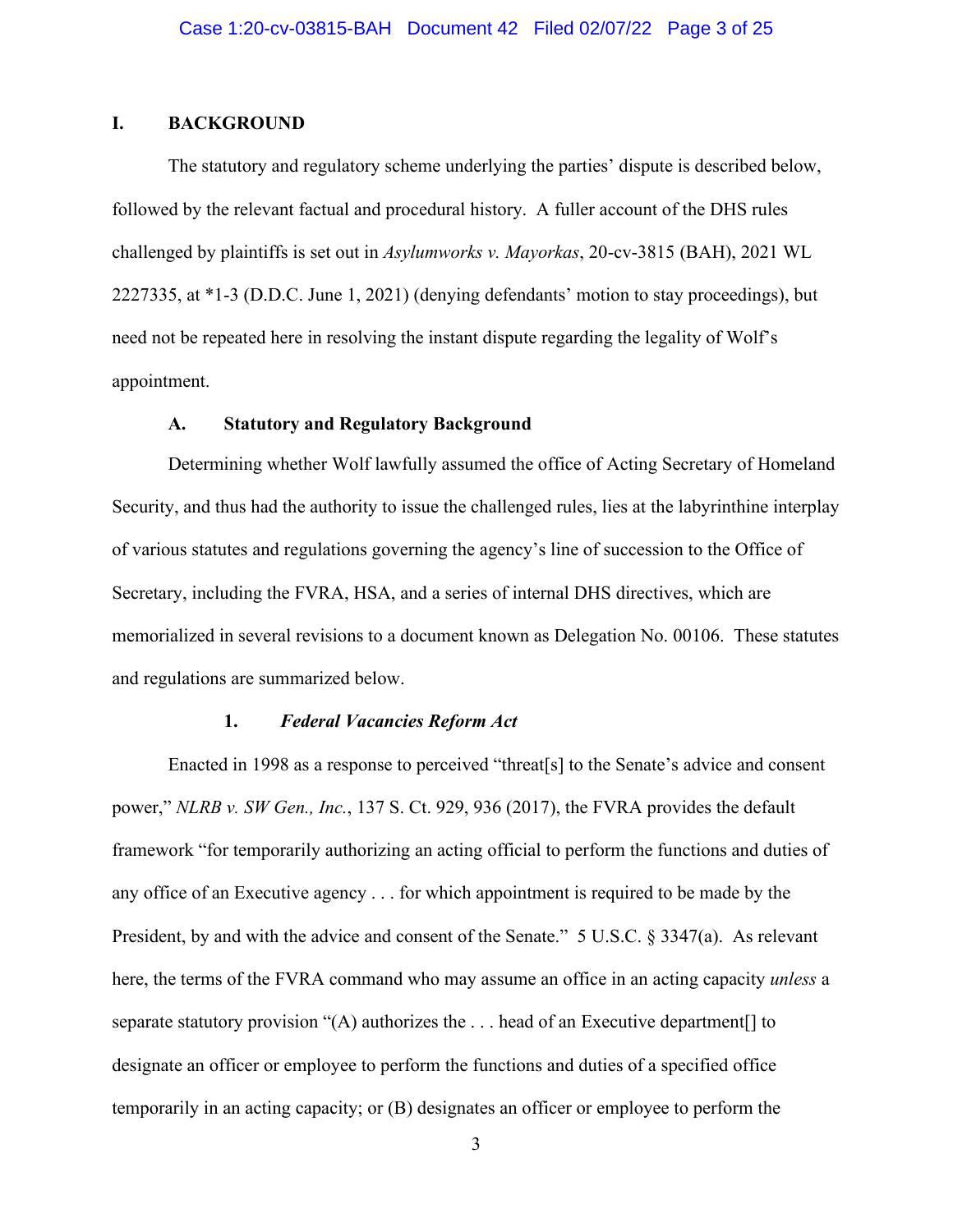### Case 1:20-cv-03815-BAH Document 42 Filed 02/07/22 Page 4 of 25

functions and duties of a specified office temporarily in an acting capacity." *Id.*  $\S 3347(a)(1)(A)$ -(B); *see also In re Grand Jury Investigation*, 315 F. Supp. 3d 602, 664 (D.D.C. 2018) (noting that, if another statute designates an officer to assume a role in an "acting capacity," the FVRA is "not the exclusive means for temporarily authorizing" such an officer to fill that vacancy) (citations omitted).

Upon the resignation of an agency official "whose appointment to the office is required to be made by the President, by and with the advice and consent of the Senate," such as the Secretary of Homeland Security ("Secretary"), the FVRA dictates that "the first assistant to the office of such officer shall perform the functions and duties of the office temporarily in an acting capacity subject to the time limitations of section 3346." 5 U.S.C. § 3345(a). Section 3346 provides, in turn, that "the person serving as an acting officer . . . under section 3345 may serve in the office . . . for no longer than 210 days beginning on the date the vacancy occurs." *Id.* § 3346(a). "If an action is taken by a person who purports to act with the authority of an office to which the FVRA applies but who is not serving in accordance with the FVRA, that action 'shall have no force or effect' and 'may not be ratified.'" *Batalla Vidal*, 501 F. Supp. 3d at 128 (citing 5 U.S.C. § 3348(d)); *see also SW Gen. Inc. v. NLRB*, 796 F.3d 67, 78 (D.C. Cir. 2015) ("The FVRA renders any action taken in violation of the statute void *ab initio* (citing 5 U.S.C. §  $3348(d)(1)-(2)$ ).

#### **2.** *Homeland Security Act*

Operating as an adjunct to the FVRA's default framework, the HSA designates the Deputy Secretary of Homeland Security as "the Secretary's first assistant for purposes" of the FVRA and the Under Secretary for Management as "first assistant to the Deputy Secretary," also for FVRA purposes. 6 U.S.C. § 113(a)(1)(A), (F). Critically, the HSA also provides that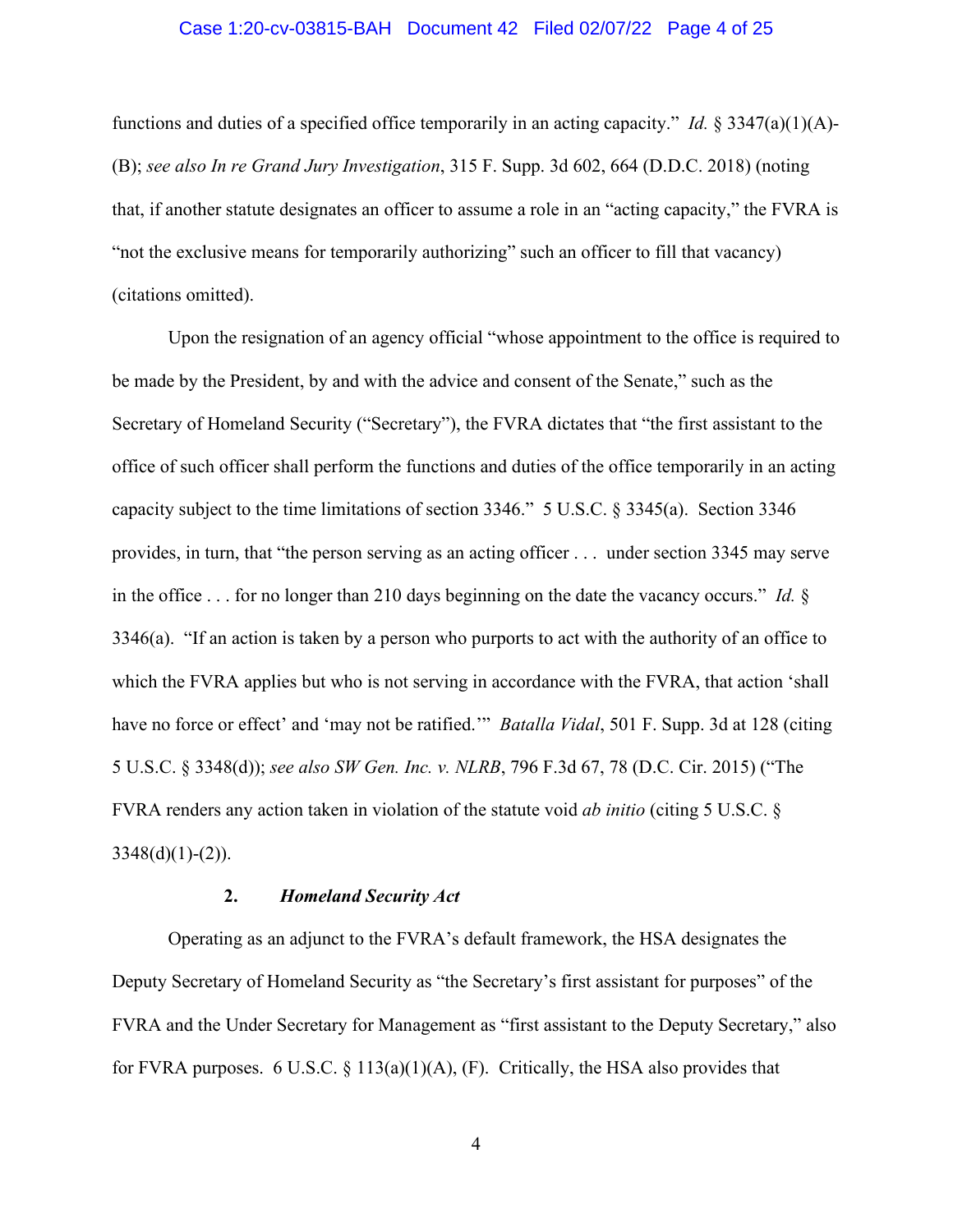### Case 1:20-cv-03815-BAH Document 42 Filed 02/07/22 Page 5 of 25

"[n]otwithstanding [the FVRA], the Secretary may designate such other officers of the Department in *further* order of succession to serve as Acting Secretary." *Id.* § 113(g)(2) (emphasis added). Taken together, the FVRA and HSA thus create a succession order for DHS that flows from Secretary to Deputy Secretary to Under Secretary for Management, and from there to any "such other officers" designated by the Secretary pursuant to her authority under 6 U.S.C.  $\S$  113(g)(2).

### **3.** *DHS Delegation No. 106*

Consistent with the FVRA and HSA, on December 15, 2016, then-DHS Secretary Jeh Johnson issued a revision to Delegation No. 00106 ("Delegation 106"), titled "DHS Orders of Succession and Delegations of Authorities for Named Positions." Pls.' Mem., Ex. 2 (Delegation 106). At DHS, delegations "specify who is authorized to act on behalf of the Secretary" and are key components of the agency's "Directive Systems," which "is an official means of communicating to DHS employees the delegations of authority, policies, and procedures necessary for DHS to comply with public law, statutes, Executive Orders, regulations, and policies." Pls.' Reply Supp. Mot. for Partial Summ. J. and Opp'n Defs.' Cross-Mot. for Partial Summ. J. ("Pls.' Opp'n"), Ex. 1 (Directive Number 112-01, Directives System), ECF No. 31. Such delegations form part of what scholars describe as "internal administrative law," or "measures generated by agencies to control their own actions and operations and aimed primarily at agency personnel." Gillian E. Metzger & Kevin M. Stack, *Internal Administrative Law*, 115 MICH. L. REV. 1239, 1254 (2017).

As relevant here, Delegation 106 "created a bifurcated structure" to govern which DHS officials may assume the role of Acting Secretary when the Secretary dies, resigns, or becomes unavailable during a disaster or other emergency. *Nw. Imm. Rights. Proj.*, 496 F. Supp. 3d at 54.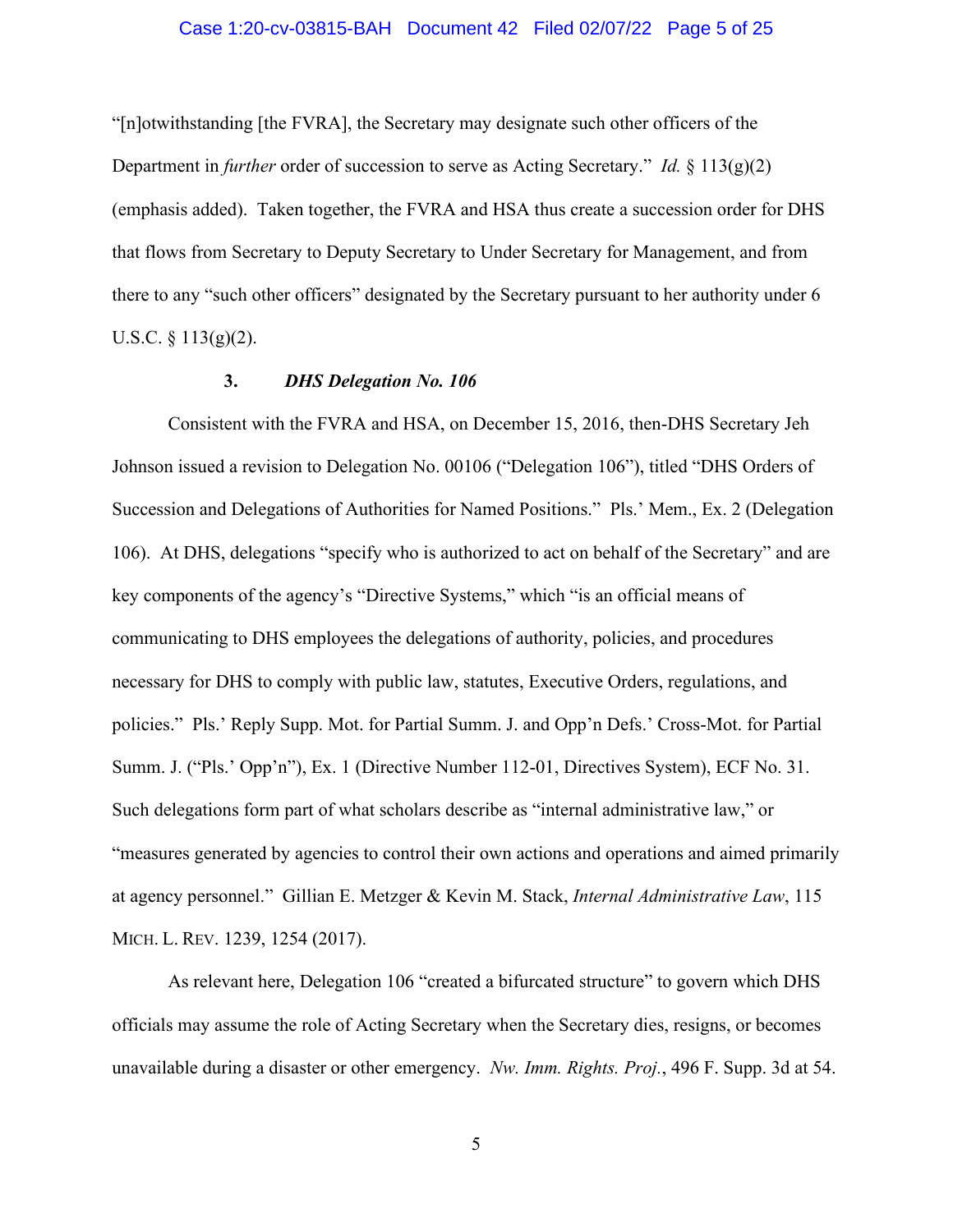### Case 1:20-cv-03815-BAH Document 42 Filed 02/07/22 Page 6 of 25

*First*, Section II.A of Delegation 106 established that, in "case of the Secretary's death, resignation, or inability to perform the functions of the Office, the orderly succession of officials is governed by Executive Order 13753, as amended on December 9, 2016." Delegation 106 at 1. Through Executive Order 13753 ("E.O. 13753"), then-President Obama delineated a further order of succession for DHS Secretary beyond that already established in the FVRA and HSA to include the Administrator of the Federal Emergency Management Agency ("FEMA") and the Director of the Cybersecurity and Infrastructure Agency ("CISA") as the officials third and fourth in line, respectively, to become Acting Secretary following the Deputy Secretary and Under Secretary for Management. *See* E.O. 13753, 81 Fed. Reg. 90,667, 90,667 (Dec. 9, 2016). [2](#page-5-0)

*Second*, should the Secretary become "unavailable to act during a disaster or catastrophic emergency," Section II.B of Delegation 106 assigned the Secretary's "authority to exercise the powers and perform the functions and duties of [the] office" to the officials identified on a list attached as "Annex A." Delegation 106 at 1. The first four officials identified in Annex A— Deputy Secretary, Under Secretary for Management, FEMA Administrator, and CISA Director—were also the same officials listed in E.O. 13753 as the first four successors to the Secretary. *See* Delegation 106 at 5. Thus, under the plain terms of Delegation 106, as amended by then-Secretary Johnson in December 2016, the same order of succession controlled who could become Acting Secretary whether the Secretary died, resigned, or became unavailable during a disaster or other emergency. This version of Delegation 106 "governed the order of succession to the Office of the DHS Secretary from December 15, 2016 until April 10, 2019." Pls.' SMF ¶ 188, ECF No. 25-3; *see also* Defs.' Resp. SMF ¶ 188, ECF No. 29-3.

<span id="page-5-0"></span><sup>2</sup> In E.O. 13753, the officer fourth in the line of succession is identified as the Under Secretary for National Protection and Programs. In 2018, however, that role was redesignated as Director of CISA. *See Casa de Md., Inc.*, 486 F. Supp. 3d at 958 n.15*; see also* 6 U.S.C. § 652(a)(1)-(2).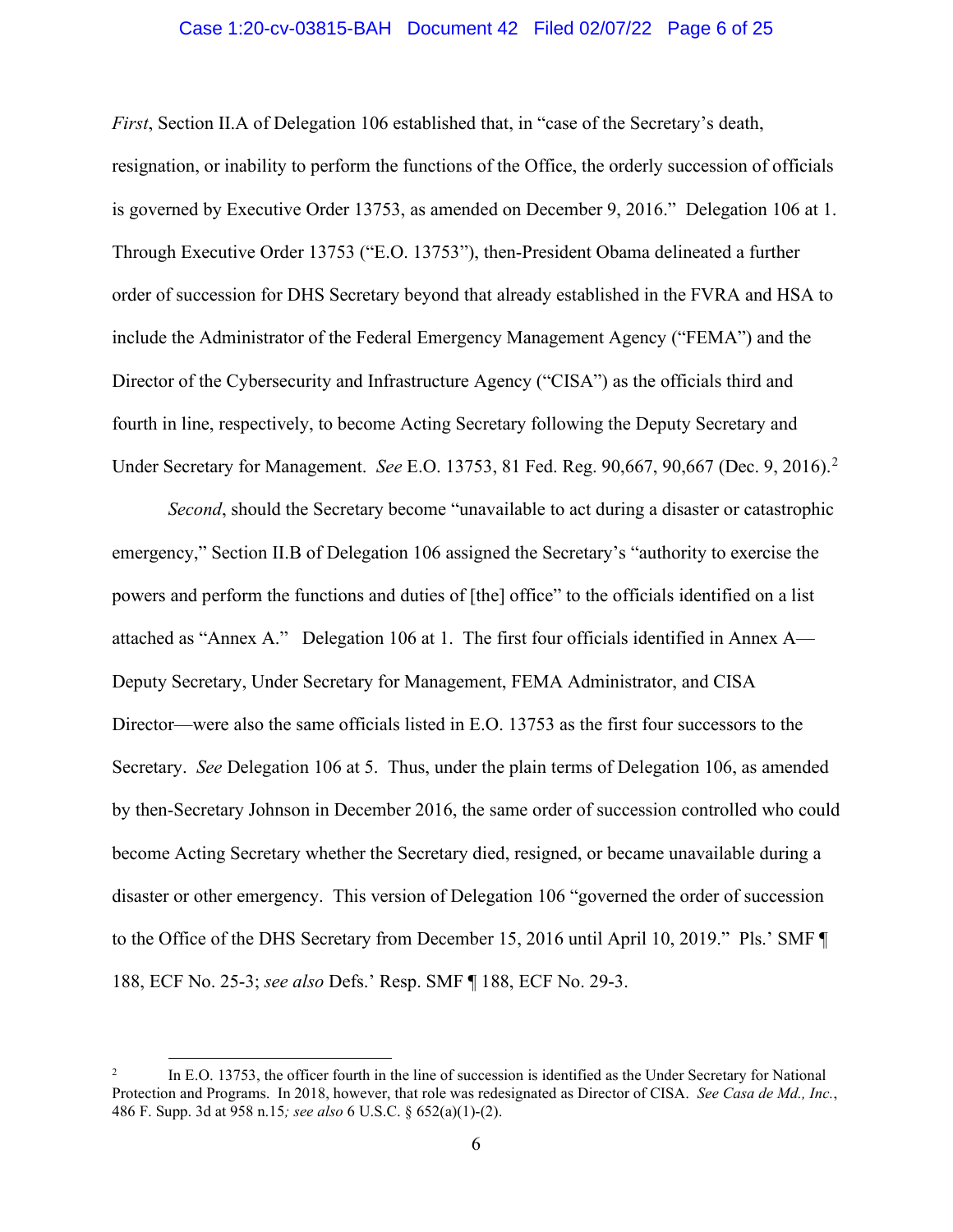### **B. Factual Background**

#### **1.** *Secretary Nielsen's Resignation and the April 2019 Delegation*

DHS Secretary Kirstjen Nielsen, as the only Senate-confirmed DHS Secretary to hold office during the tenure of former President Trump, presented her resignation on April 7, 2019, effective that same day. Pls.' SMF ¶ 193; Pls.' Mem., Ex. 6 (Nielsen Resignation Letter). Later that day, at 6:02 P.M., President Trump tweeted that the Commissioner of U.S. Customs and Border Protection ("CBP"), Kevin McAleenan—who at the time was *seventh* in the thencontrolling order of succession established in E.O. 13753 and incorporated by Delegation 106 would become Acting Secretary following Nielsen's departure. Pls.' SMF ¶ 194; Pls.' Mem., Ex. 7 (@realDonaldTrump April 7, 2019 Tweet). At 10:36 P.M. that same evening, Secretary Nielsen announced, also via Twitter, that she would remain in her role through April 10, 2019 "to assist with an orderly transition." Pls.' Mem., Ex. 8 (@SecNielsen April 7, 2019 Tweet); Pls.' SMF ¶ 195.

The day before her departure from DHS, on April 9, 2019, Secretary Nielsen signed a memorandum to her from the DHS General Counsel designating an "Order of Succession for the Secretary" pursuant to her authority under the HSA. Pls.' Mem., Ex. 9 (April 9, 2019 Memorandum from Mitnick to Nielsen), at 1; *see also* 6 U.S.C. § 113(g)(2) (granting DHS Secretary the authority to "designate such other officers of the Department in further order of succession to serve as Acting Secretary"). The memorandum stated that Nielsen had expressed her "desire to designate certain officers of the Department of Homeland Security . . . in order of succession to serve as Acting Secretary" and that her approval of a document attached to the memorandum ("April 2019 Delegation") would "accomplish such designation." Pls.' Mem., Ex. 9 at 1.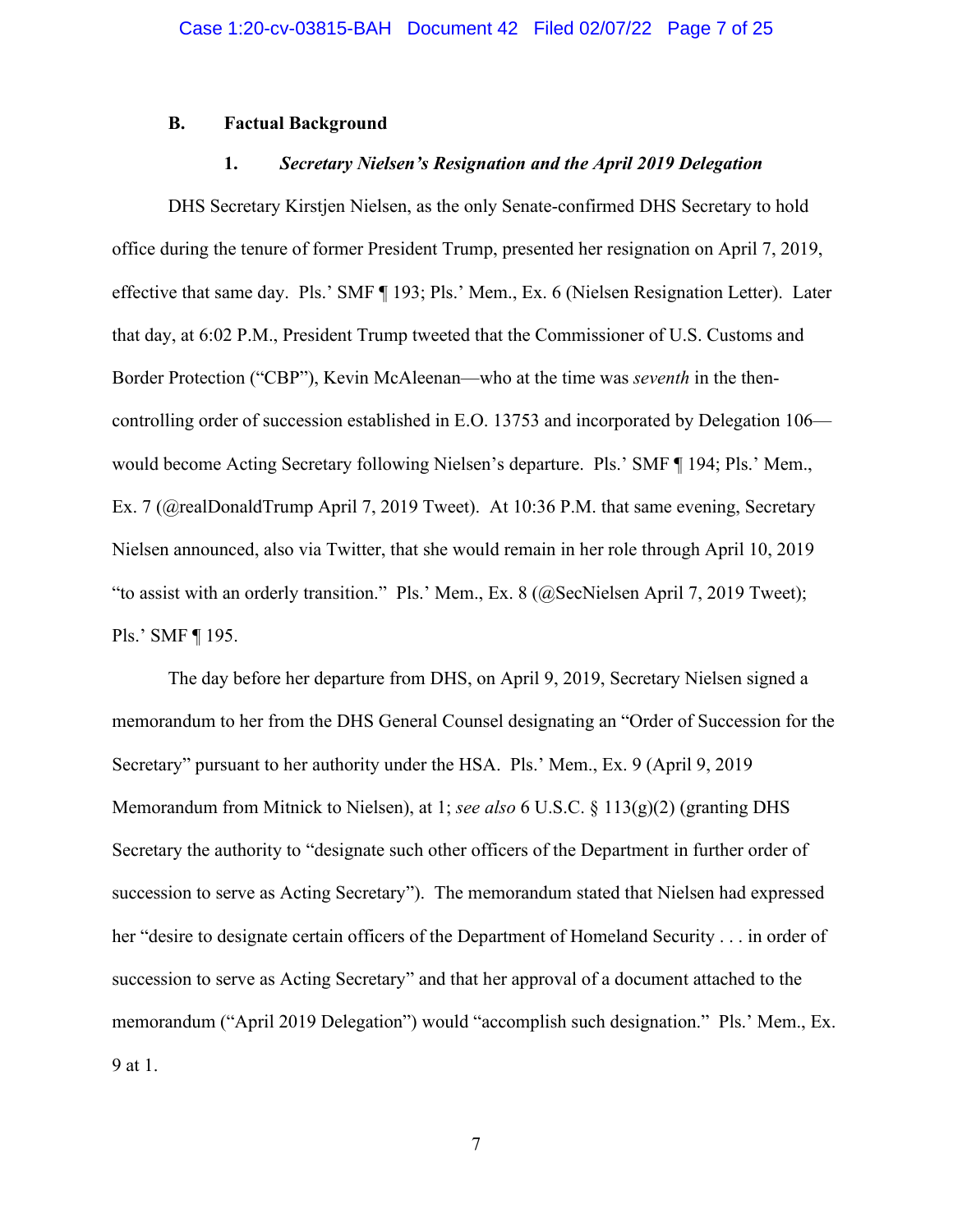### Case 1:20-cv-03815-BAH Document 42 Filed 02/07/22 Page 8 of 25

The April 2019 Delegation amended Annex A to Delegation 106 and designated a new order of succession that bumped-up the CBP Commissioner from seventh to third in the order of succession to become Acting Secretary. *See id.* at 2. As noted, however, under the plain terms of Delegation 106, Annex A *only* provided the succession order in the event of a natural disaster or other emergency. Delegation 106 at 1. The April 2019 Delegation "did not change when Annex A, rather than E.O. 13753, governed," and E.O. 13753 still dictated the order of succession upon the Secretary's resignation. *Batalla Vidal*, 501 F. Supp. 3d at 125; *see also* Pls.' Mem., Ex. 10 (April 10, 2019 Revision to Delegation 106), at 1. Given that the roles of Deputy Secretary, Under Secretary for Management, and FEMA Administrator were all vacant at the time of Nielsen's resignation, *see* Pls.' SMF ¶¶ 205-207, E.O. 13753—as implemented via Delegation 106—required Christopher Krebs, then the Senate-confirmed CISA Director, *id.* ¶ 208, to become Acting Secretary. This is not what occurred. On April 11, 2019, and as announced via Twitter by President Trump days earlier and even prior to Nielsen's approval of the April 2019 Delegation, Kevin McAleenan, who had been serving as CBP Commissioner, assumed the office of Acting Secretary at DHS. *Id.* ¶ 209.

#### **2.** *The November 2019 Delegation and McAleenan's Resignation*

Doing what Secretary Nielsen had failed to do before her resignation, on November 8, 2019, McAleenan issued another amendment to Delegation 106 ("November 2019 Delegation") to make Annex A—and not E.O. 13753—the directive that controlled the line of succession for the office of Secretary in *all* scenarios, by supplementing when the Secretary was temporarily unavailable in an emergency to also include "[i]n case of the Secretary's death, resignation, or inability to perform the functions of the Office." Pls.' Mem., Ex. 12 (Nov. 8, 2019 Amendment to the Order of Succession for the Secretary of Homeland Security) (amending Section II.A of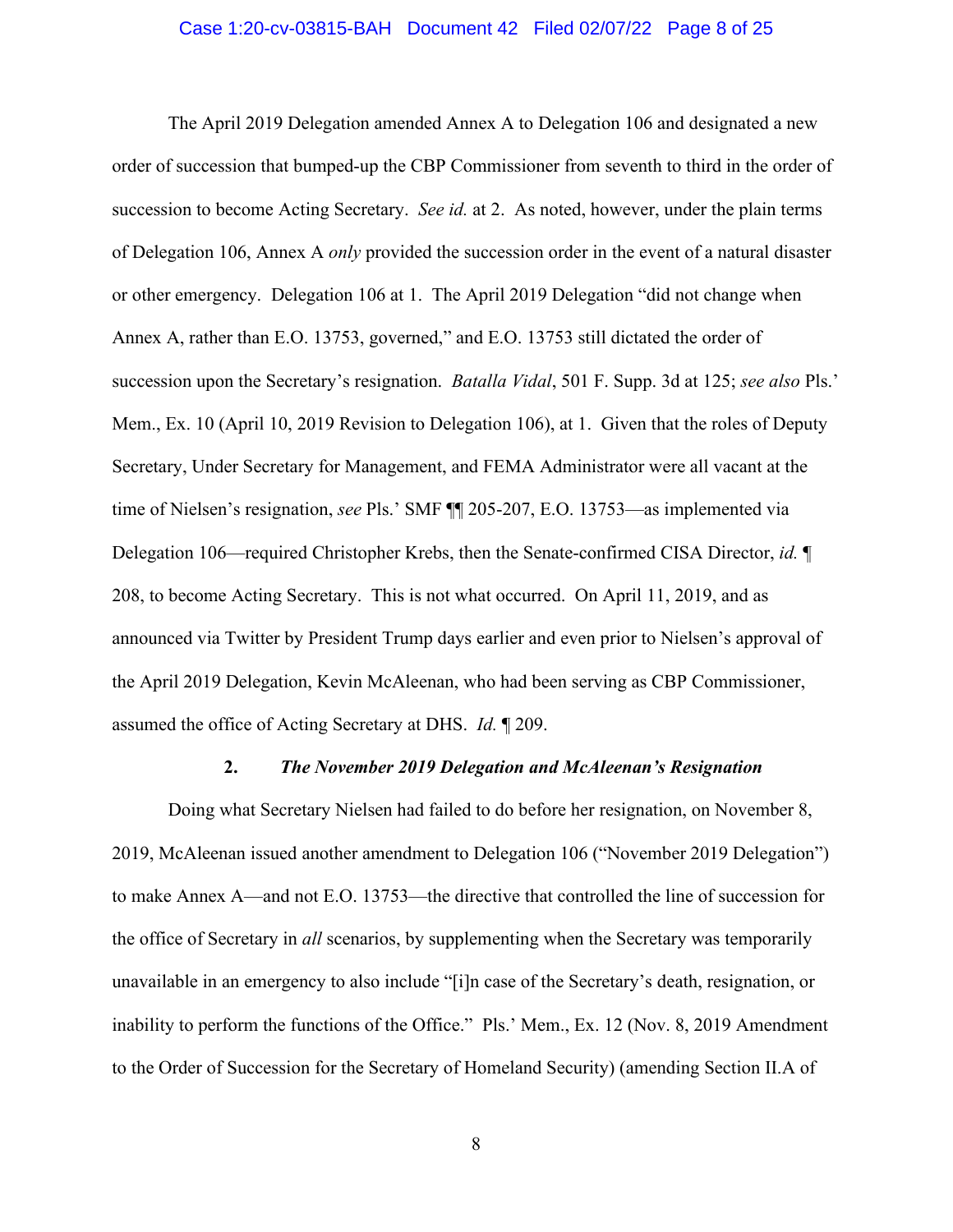### Case 1:20-cv-03815-BAH Document 42 Filed 02/07/22 Page 9 of 25

Delegation 106); *id*., Ex. 17 (Nov. 14, 2019 Revision to Delegation 106); *see also Batalla Vidal*, 501 F. Supp. at 125 (noting that under the November 2019 Delegation "Annex A replaced E.O. 13753 as the operative document when the Secretary died, resigned, or became unable to perform the functions of the office, in addition to its application when the Secretary was temporarily unavailable in an emergency"). McAleenan's November 2019 Delegation also altered the list in Annex A by moving up the Under Secretary for Strategy, Policy, and Plans to be fourth in the line of succession after the CBP Commissioner. *See* Pls.' Mem., Exs. 12, 17.

Five days later, on November 13, 2019, McAleenan resigned as Acting DHS Secretary. Pls.' SMF ¶ 212. At that time, the first three positions in the line of succession—Deputy Secretary, Under Secretary for Management, and CBP Commissioner—were again all vacant. *Id.*  $\mathbb{I}$  213. Chad Wolf, who had just been confirmed by the Senate as Under Secretary for Strategy, Policy, and Plans and was fourth in the November 2019 Delegation's revised line of succession, thereafter assumed the role of Acting Secretary that same day. *Id.* ¶ 214; *see also* Pls.' Mem., Ex. 15 (Nov. 13, 2019 Press Release "Chad Wolf Confirmed as Under Secretary").

## **3.** *The Challenged 2020 DHS Rules and Secretary Mayorkas's May 2021 Ratification of Timeline Repeal Rule*

 The two DHS rules challenged in this lawsuit were issued during Wolf's tenure as Acting Secretary and both impact the access of asylum seekers to employment authorization documents ("EADs"). The first rule, *Removal of 30-Day Processing Provision for Asylum Applicant-Related Form I-765 Employment Authorization Applicants* ("Timeline Repeal Rule"), 85 Fed. Reg. 37,502, *et seq.*, (June 22, 2020), "eliminated an earlier regulation that imposed a thirty-day time limit for the United States Citizenship and Immigration Services . . . to process initial EAD applications and became effective August 21, 2020." *Asylumworks*, 2021 WL 2227335, at \*1. The second rule, *Asylum Application, Interview, and Employment Authorization*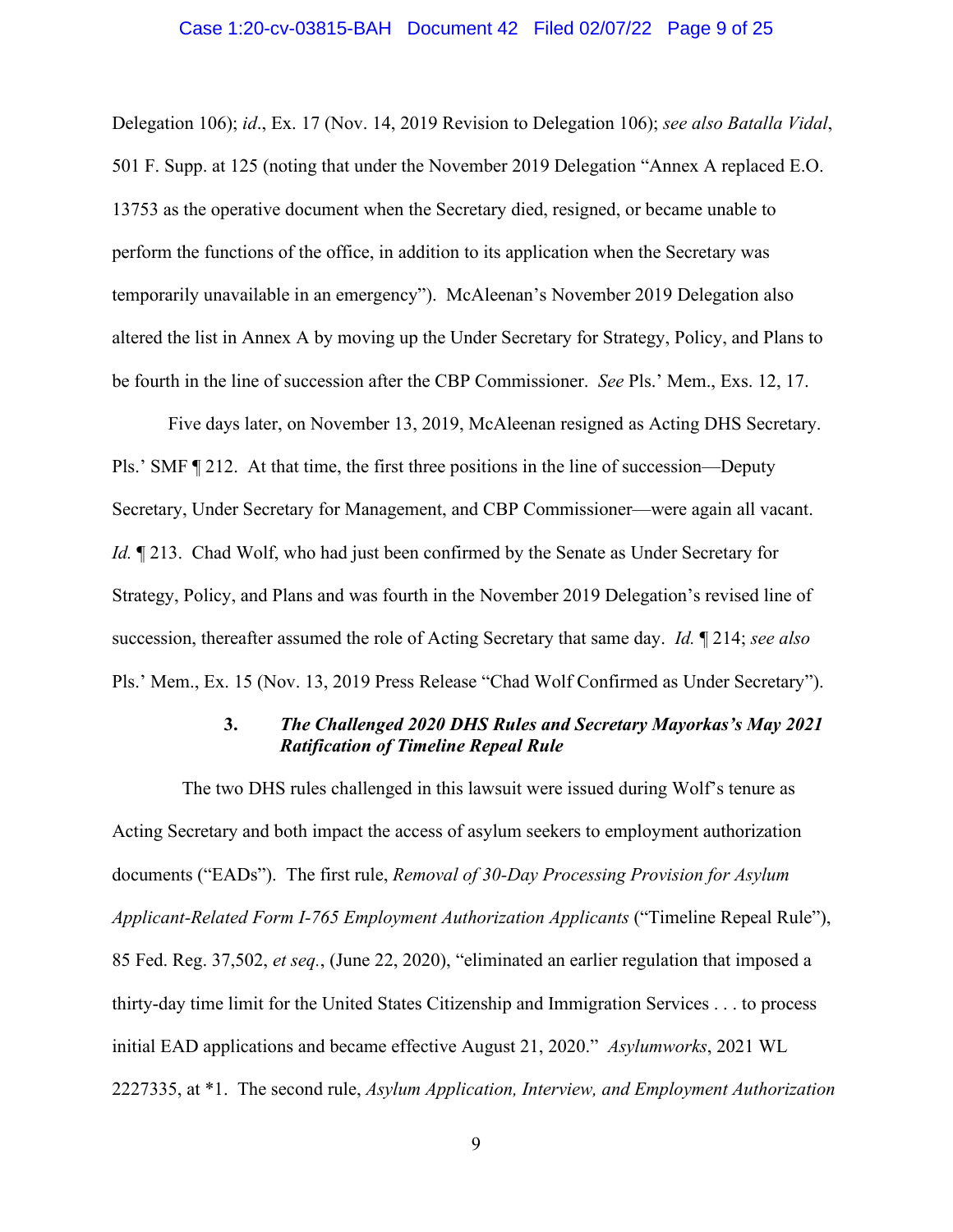### Case 1:20-cv-03815-BAH Document 42 Filed 02/07/22 Page 10 of 25

*for Applicants* ("EAD Bar Rule"), 85 Fed. Reg. 38,532, *et seq.*, (June 26, 2020), "modified regulations governing asylum applicants' eligibility for employment authorization and became effective on August 25, 2020." *Id.*[3](#page-9-0) In his capacity as Acting Secretary, Wolf "reviewed and approved" both rules. Pls.' SMF  $\P$  3, 8.<sup>[4](#page-9-1)</sup>

On August 25, 2020, President Trump announced via Twitter that Wolf would be "nominated to be the Secretary of Homeland Security." Pls.' Mem., Ex. 25 (@realDonaldTrump Aug. 25, 2020 Tweet). Wolf, however, was never confirmed by the Senate as DHS Secretary during the remainder of President Trump's term in office. Pls.' SMF ¶ 234. Following President Biden's election, Alejandro Mayorkas became, on February 2, 2021, the first Senate-confirmed DHS Secretary since Nielsen's resignation in April 2019*. Id.* ¶ 252. On May 4, 2021, Secretary Mayorkas purportedly ratified the Timeline Repeal Rule, *id.* ¶ 253; *see also* Defs.' Reply Supp. Mot. to Stay ("Defs.' Reply Mot. Stay"), Ex. 1 (May 4, 2021 Ratification Order), ECF No. 19, but he has not ratified the EAD Bar Rule, Pls.' SMF ¶ 254.

## **C. Procedural Background**

Plaintiffs commenced this action on December 23, 2020, *see* Compl., ECF No. 1, and filed an amended complaint on March 23, 2021, *see* Am. Compl., ECF No. 12. Plaintiffs contend that the Timeline Repeal Rule and EAD Bar Rule must be vacated because they are arbitrary and capricious and contrary to the Immigration and Nationality Act ("INA"), in

<span id="page-9-0"></span><sup>3</sup> *Asylumworks* details the multiple aspects of the EAD Bar Rule contested by plaintiffs, *see* 2021 WL 2227335, at \*2 n.3, but, as noted, such details are immaterial to resolving the instant cross-motions.

<span id="page-9-1"></span><sup>4</sup> Both rules are also challenged in litigation pending in the District of Maryland, where the court, on September 11, 2020, preliminarily enjoined enforcement of the Timeline Repeal Rule in its entirety and of various components of the EAD Bar Rule, but this injunction applies only to asylum seekers who are members of the two organizational plaintiffs in that case, Casa de Maryland, Inc. and Asylum Seekers Advocacy Project. *See Casa de Md., Inc.*, 486 F. Supp. 3d at 973-74. That court is still "considering whether to expand and uniformly apply the injunction in response to a pending summary judgment motion seeking to have both rules declared invalid in their entirety because Chad Wolf did not lawfully serve as acting DHS Secretary when those rules were promulgated." *Asylumworks*, 2021 WL 2227335, at \*3; *see also Casa de Md.*, No. 20-cv-2118-PX, ECF Nos. 107, 127, 159.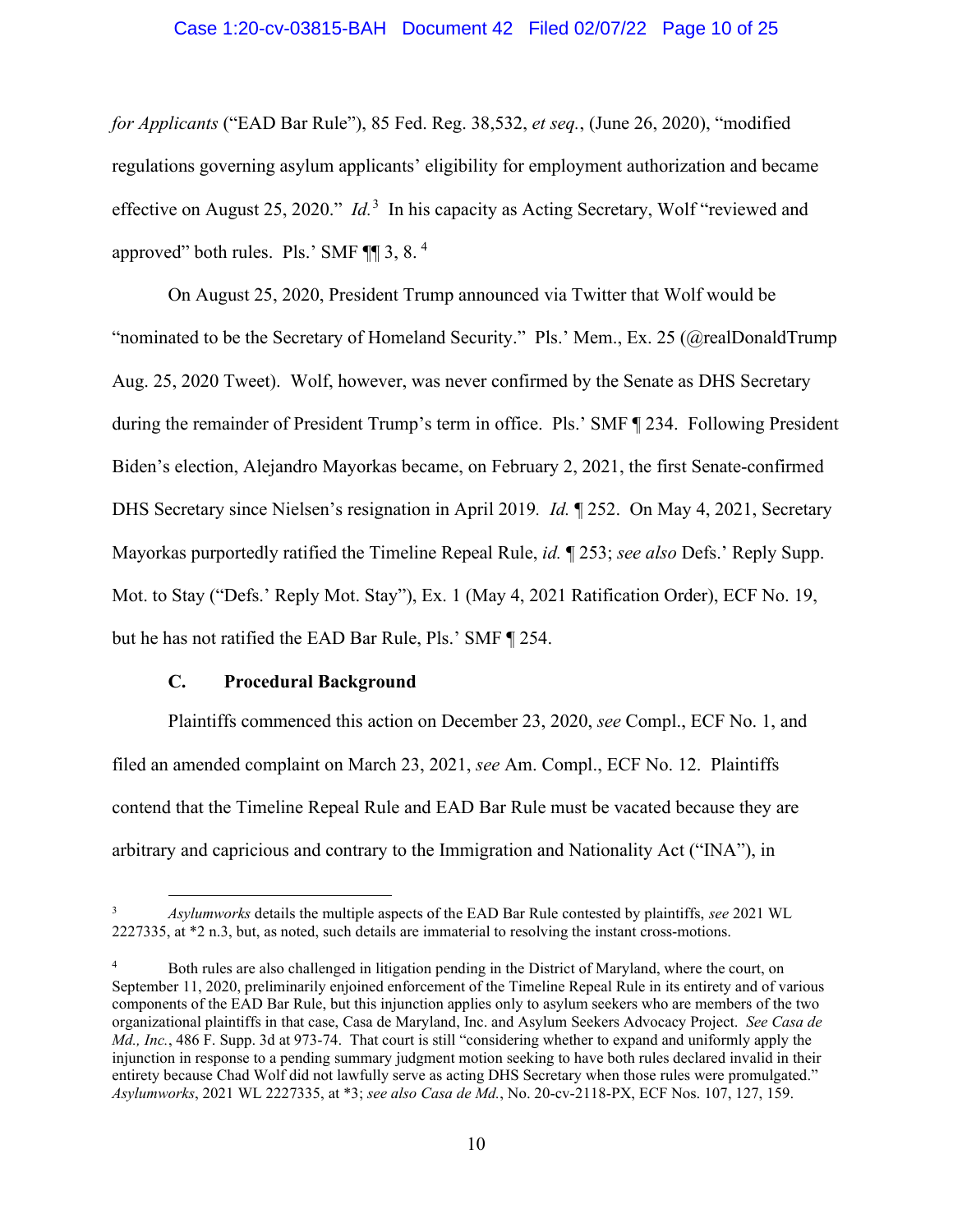### Case 1:20-cv-03815-BAH Document 42 Filed 02/07/22 Page 11 of 25

violation of the APA, and because Wolf "was not validly serving as Acting DHS Secretary under the Homeland Security Act ("HSA"), Federal Vacancies Reform Act ("FVRA"), and the Appointments Clause when he signed the rules." Am. Compl. ¶ 8.

After seeking three extensions of their deadline to answer, *see* Min. Orders (March 11, 2021; Apr. 6, 2021; Apr. 16, 2021), and before filing any responsive pleading, on April 22, 2021, defendants moved to stay this case "for the time being" citing "developing administrative actions" following the change in political leadership at DHS and the "parallel judicial proceedings" in the District of Maryland "that may moot or reshape Plaintiffs' claims." Defs.' Mot. to Stay  $\P$  1, 3, ECF No. 16. Following a round of briefing, the Court denied this stay request on June 1, 2021, finding that defendants had "failed to carry their burden of establishing a need for an indefinite stay while the challenged rules remain largely in effect." *Asylumworks*, 2021 WL 222733[5](#page-10-0), at  $*4.5$  On June 8, 2021, the parties requested a bifurcated briefing schedule, and the Court subsequently entered, a scheduling order to govern only the briefing of crossmotions for partial summary judgment regarding the validity of Wolf's appointment. *See* Joint Status Report, ECF No. 23; Min. Order (June 10, 2021). Following the grant of two extensions of time requested by defendants, *see* Min. Orders (July 13, 2021; July 20, 2021), the pending cross-motions for summary judgment are now ripe for resolution.

### **II. LEGAL STANDARD**

Federal Rule of Civil Procedure 56 directs that the "court shall grant summary judgment if the movant shows that there is no genuine dispute as to any material fact and the movant is

<span id="page-10-0"></span><sup>5</sup> As they have done since the early stages of this litigation, defendants again represent that both the Timeline Repeal Rule and EAD Bar Rule may soon be subject to "proposed rulemaking that would rescind or substantively revise" both rules as part of DHS's "regulatory agenda" under the leadership of Secretary Mayorkas. Defs.' Mem. at 9; *see also Asylumworks*, 2021 WL 2227335, at \*2 (noting that DHS "anticipates further rulemaking related to these two rules, with a notice of proposed rulemaking to be issued by December 2021 and a final rule by June 2022"). To date, DHS has issued no notice of proposed rulemaking as to the challenged rules.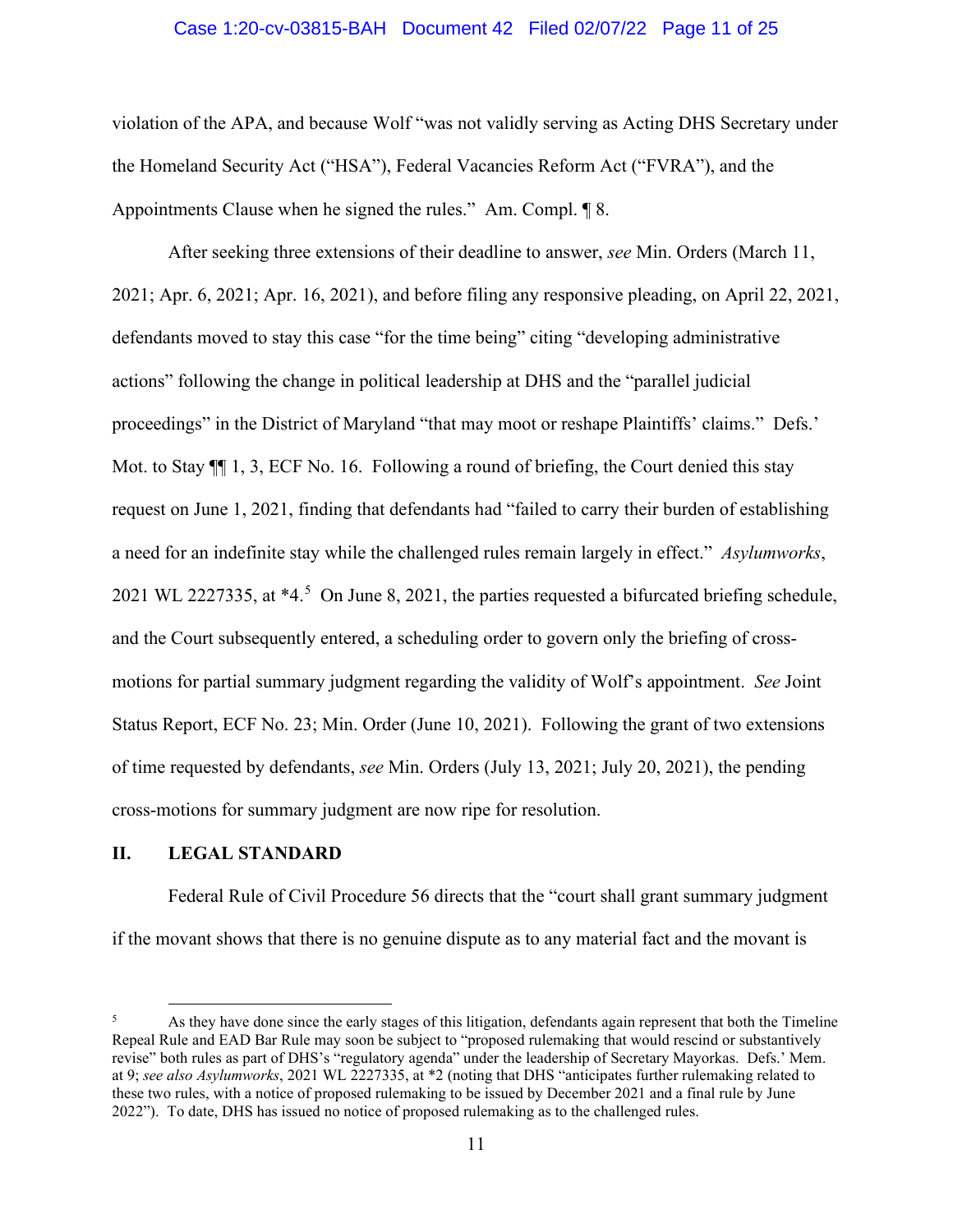### Case 1:20-cv-03815-BAH Document 42 Filed 02/07/22 Page 12 of 25

entitled to judgment as a matter of law." FED. R. CIV. P. 56(a); *see Celotex Corp.* v. *Catrett*, 477 U.S. 317, 322-23 (1986) (explaining that "the plain language of Rule 56(c) mandates the entry of summary judgment" to a moving party "'entitled to a judgment as a matter of law' because the nonmoving party has failed to make a sufficient showing on an essential element of her case with respect to which she has the burden of proof."). "These standards are fully applicable" to motions for summary judgment under the APA. *Lujan v. Nat'l Wildlife Fed'n*, 497 U.S. 871, 884 (1990). In APA cases such as this one, involving cross-motions for summary judgment, "the district judge sits as an appellate tribunal," *Rempfer v. Sharfstein*, 583 F.3d 860, 865 (D.C. Cir. 2009) (quoting *Am. Bioscience, Inc. v. Thompson*, 269 F.3d 1077, 1083 (D.C. Cir. 2001) (alterations in original)), since the "entire case on review is a question of law,' and the 'complaint, properly read, actually presents no factual allegations, but rather only arguments about the legal conclusion to be drawn about the agency action,'" *id*. (quoting *Marshall County Health Care Auth. v. Shalala*, 988 F.2d 1221, 1226 (D.C. Cir. 1993)).

### **III. DISCUSSION**

Plaintiffs argue that the Timeline Repeal Rule and EAD Bar Rule should be vacated "in their entirety," Pls.' Mem. at 5, because Wolf "took office pursuant to an unlawful modification to the order of succession issued by his predecessor, Kevin McAleenan, who was himself unlawfully in office and had no power to modify the order of succession" and the length of Wolf's time as Acting Secretary violated both the "FVRA's 210-day limit on the service of acting officials" and the "Appointments Clause's prohibition on indefinite acting appointments," *id.* at 2. Defendants counter that Secretary Nielsen's April 2019 amendment to Delegation 106 properly allowed McAleenan, and subsequently Wolf, to become Acting Secretary and that, regardless of any appointments-defect, the Timeline Repeal Rule remains valid after ratification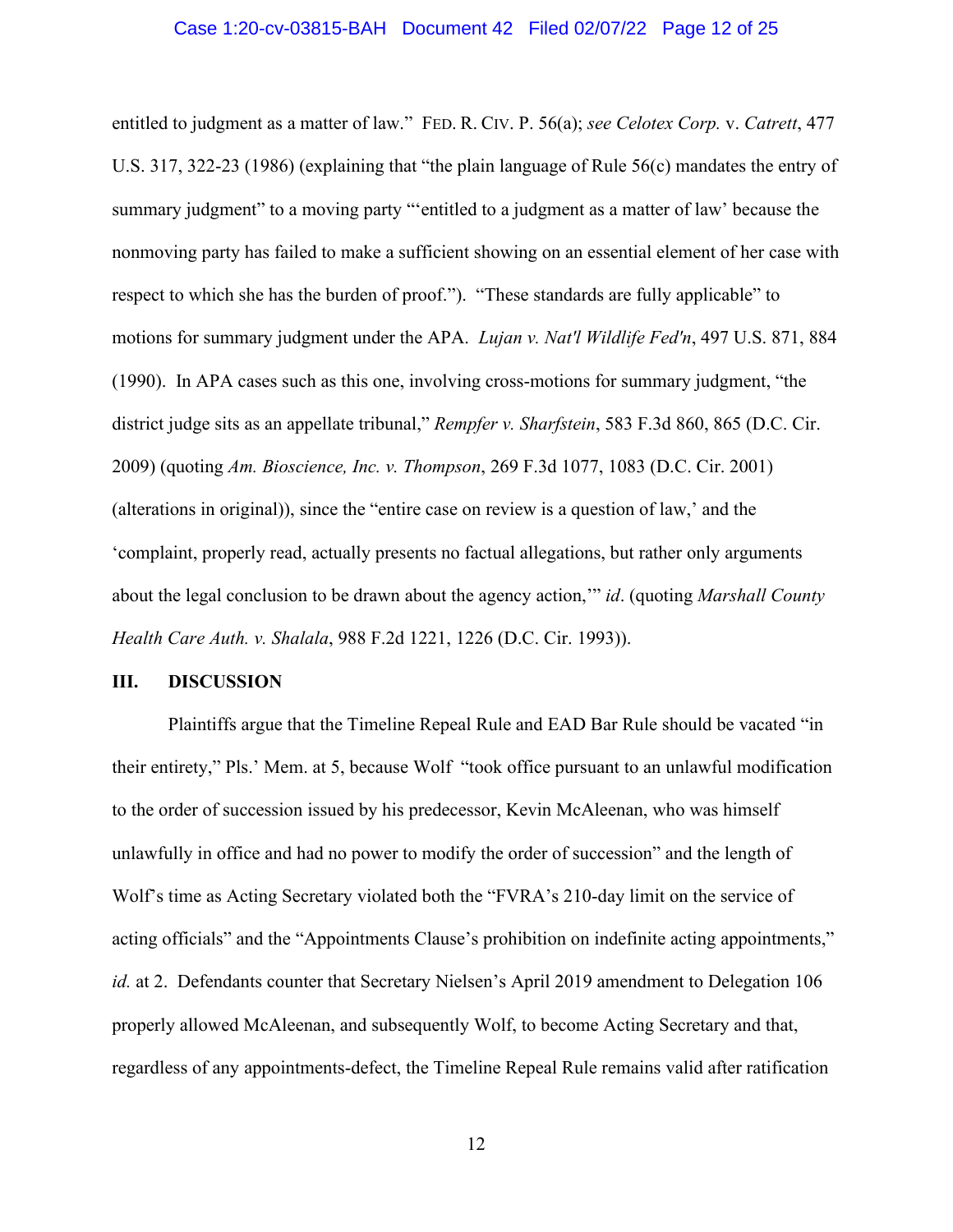### Case 1:20-cv-03815-BAH Document 42 Filed 02/07/22 Page 13 of 25

by Secretary Mayorkas. Defs.' Mem. at 1, 28. Plaintiffs have the better arguments tied to the plain text of the FVRA and relevant DHS succession orders.

In elevating McAleenan as Acting Secretary in April 2019, plaintiffs are correct that DHS failed to follow the lawful order of succession set out in Delegation 106 issued pursuant to the Secretary's authority under the HSA. This necessarily voids McAleenan's later, November 2019 revision to Delegation 106 allowing Wolf to become Acting Secretary. The Court also agrees with plaintiffs that Secretary Mayorkas's ratification of the Timeline Repeal Rule in May 2021 was ineffective under the explicit bar on ratification for actions taken in violation of the FVRA, *see* 5 U.S.C. § 3348(d)(2), thus making both the Timeline Repeal Rule and the EAD Bar Rule for the latter of which no effort at ratification has even been made—void *ab initio*, *see SW Gen. Inc.*, 796 F.3d at 78. Accordingly, plaintiffs' motion for summary judgment must be granted and defendants' cross-motion denied.<sup>[6](#page-12-0)</sup>

### **A. Wolf Had No Authority To Serve as Acting Secretary of Homeland Security**

The legality of Wolf's service hinges on whether McAleenan could become Acting Secretary in the first instance pursuant to the internal DHS directives governing the order of succession at the time of Secretary Nielsen's resignation. Based on the plain language of the then-controlling version of Delegation 106, the answer is no.

As noted, the DHS Secretary is authorized to "designate such other officers of the Department in further order of succession to serve as Acting Secretary" beyond the "first assistant" roles identified in the FVRA and HSA.  $6$  U.S.C.  $§$  113(g)(2). In light of this broad delegation from Congress, the parties thus do not dispute that Secretary Nielsen had authority

<span id="page-12-0"></span><sup>6</sup> Since Wolf could not lawfully serve as Acting Secretary based on the plain language of Delegation 106, which controlled the line of succession pursuant to the Secretary's exercise of her authority under the HSA, the Court need not address plaintiffs' alternative arguments that the length of Wolf's tenure as Acting Secretary violated the limits on acting service imposed under both the FVRA and Appointments Clause.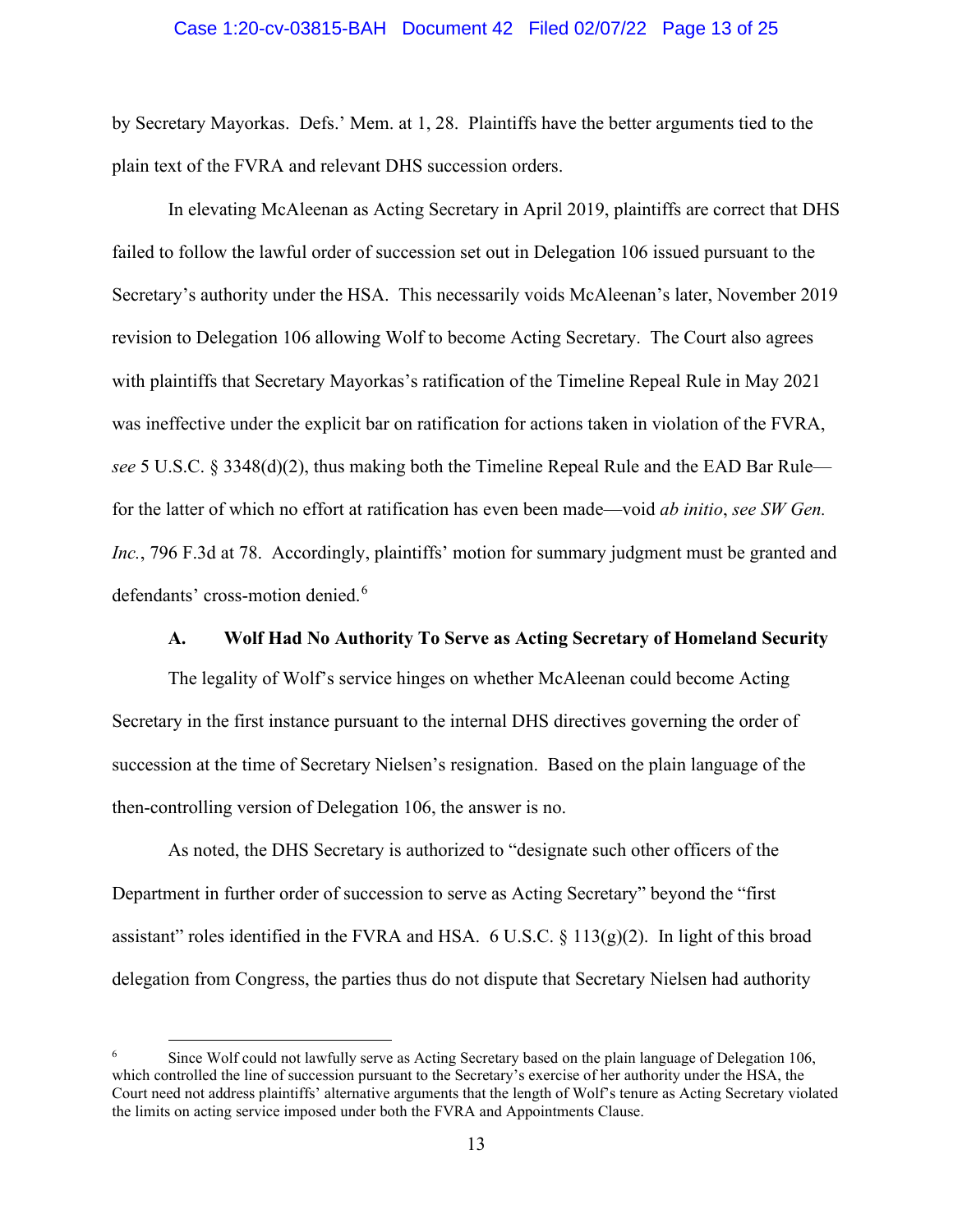### Case 1:20-cv-03815-BAH Document 42 Filed 02/07/22 Page 14 of 25

under Section  $113(g)(2)$  of the HSA to amend the succession order in the event of either a resignation or emergency. *See* Pls.' Mem. at 23; Defs.' Mem. at 12. Indeed, this is precisely the authority that Secretary Nielsen exercised when she issued the April 2019 Delegation revising Delegation 106 and designating an "Order of Succession for the Secretary." Pls.' Mem., Ex. 9.

Nevertheless, Secretary Nielsen's April 2019 Delegation, which bumped-up the CBP Commissioner to third in the line of succession in Annex A to Delegation 106, altered the succession order controlling who could become Acting Secretary *only* if the Secretary became unavailable "during a disaster or catastrophic emergency." *See* Pls.' Mem., Ex. 10 at 1. The April 2019 Delegation left unchanged the order of succession in case of the Secretary's resignation, which remained subject to the terms of E.O. 13753 (designating the Deputy Secretary, Under Secretary for Management, FEMA Administrator, and CISA Director as the first four successors). *See id.*; *see also Pangea Legal Servs.*, 512 F. Supp. 3d at 974 (April 2019 Delegation "changed only Annex A, which was the order of succession to be used to determine who would perform the duties of Secretary in the event of a disaster or emergency," and not "what should happen in the event of resignations or other vacancies."). Thus, based on the unambiguous terms of the April 2019 Delegation, McAleenan—who was then the CBP Commissioner and the next available Senate-confirmed official listed on Annex A—could have properly become Acting Secretary as the result of Nielsen's unavailability only "during a disaster or catastrophic emergency." Pls.' Mem., Ex. 10 at 1. McAleenan, however, possessed no authority to be Acting Secretary upon Nielsen's *resignation*, at which point CISA Director Christopher Krebs should have assumed the role of Acting Secretary, in accordance with E.O. 13753. *Id.* Since McAleenan "had no authority, the November [2019] Delegation [he issued] which had the effect of implanting Mr. Wolf as Acting Secretary of Homeland Security—was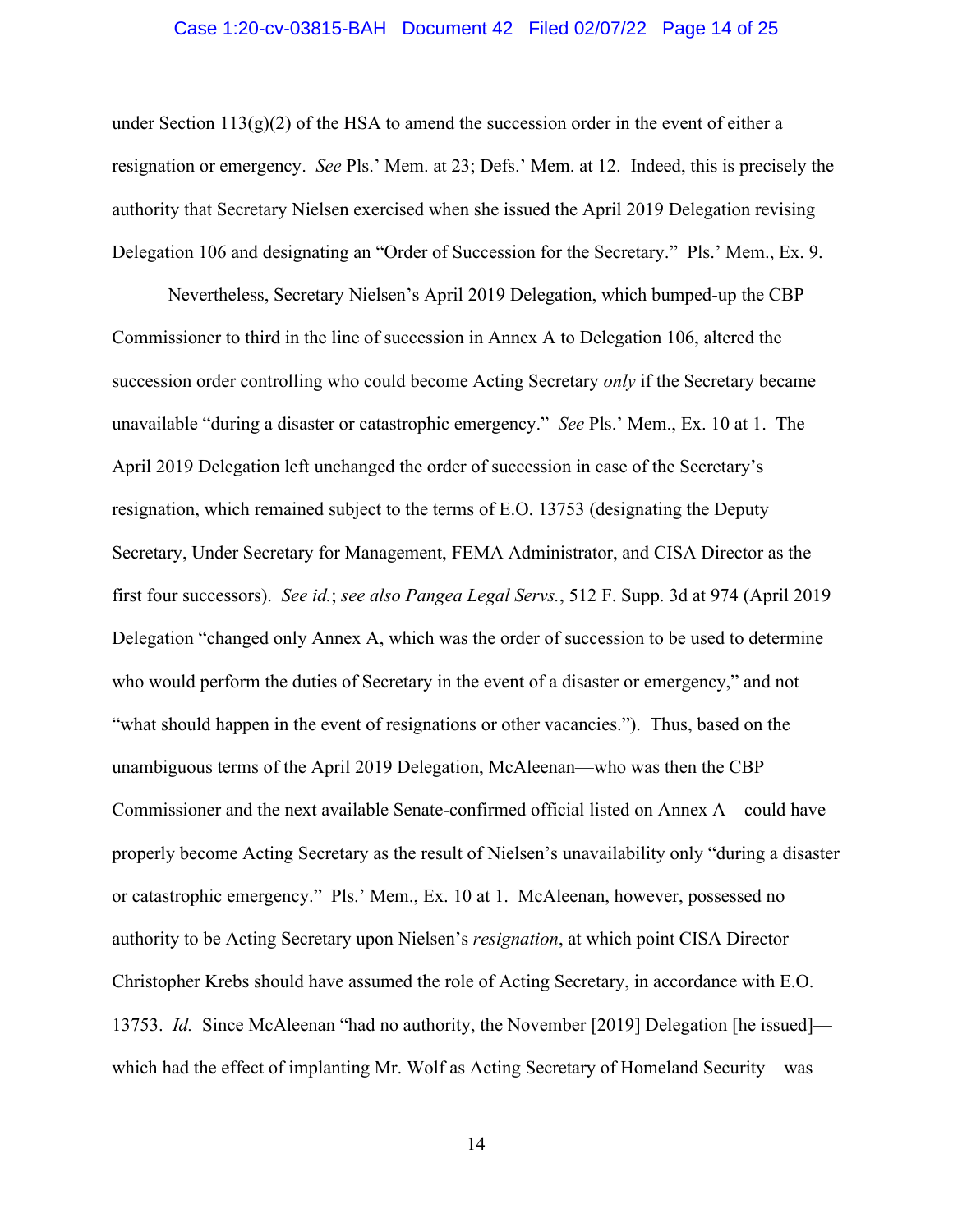### Case 1:20-cv-03815-BAH Document 42 Filed 02/07/22 Page 15 of 25

not an authorized agency action." *Batalla Vidal*, 501 F. Supp. 3d at 132; *see also Pangea Legal Servs.*, 512 F. Supp. 3d at 974 ("Because the passing of the torch from Nielsen to McAleenan was ineffective, the attempt by McAleenan to pass it in turn to Wolf has no legal effect whatsoever.").

Defendants remarkably insist that "the plain terms of the [April 2019 Delegation] make clear that it not only revised Annex A, but also used Annex A to designate the order of succession" in the event of resignation. Defs.' Mem. 20; *id.* at 16 (arguing the April 2019 Delegation "ensured that the order of succession in the event of vacancy and the order of delegation in cases of emergency would be the same"). For instance, defendants assert that when Section II.A "of Delegation 00106 stated that the order of succession 'is governed by' Executive Order 13,753, it was not establishing an order of succession; it was merely identifying the document that did so," and for that reason there was "no need for Secretary Nielsen to amend the text of" Section II.A to properly elevate the CBP Commissioner as Acting Secretary upon her resignation. *Id.* at 18. Defendants also point to Nielsen's "manifest intent," *id.* at 17, and "[c]ontemporaneous official actions by the Department of Homeland Security confirm[ing] that understanding" of the April 2019 Delegation, *id.* at 20. The Court rejects this invitation to engage in such interpretative acrobatics. As aptly put by the *Batalla Vidal* court, defendants' "reading of the documents is tortured" and "urges the court to ignore official agency policy documents and invalidate the plain text of the April [2019] Delegation." 501 F. Supp. 3d at 132. This Court thus "credits the text of the law over *ex post* explanations that the text means something other than what it says." *Id.* Indeed, if defendants' construction of Nielsen's April 2019 Delegation were correct, McAleenan would have had little reason for his own effort in the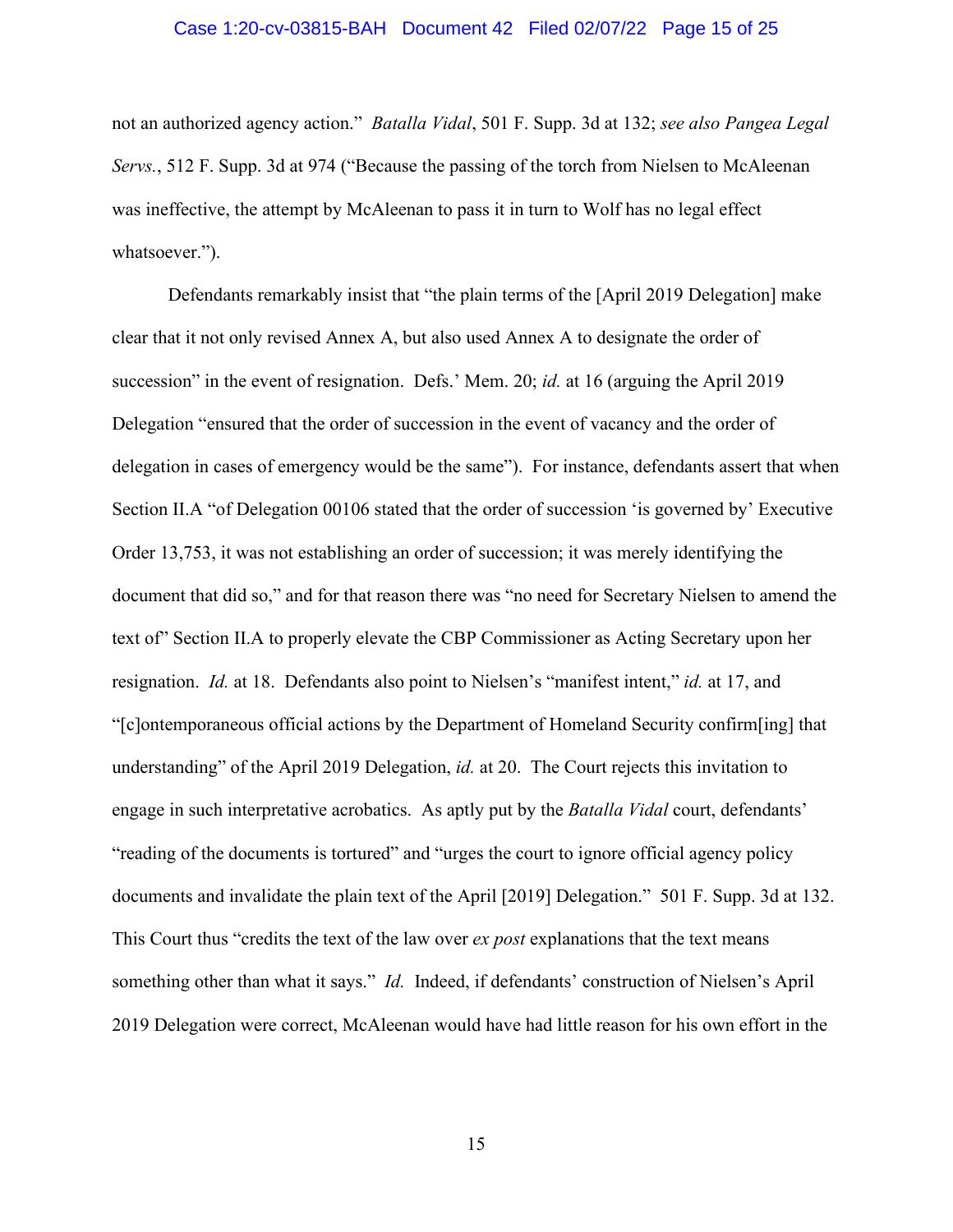### Case 1:20-cv-03815-BAH Document 42 Filed 02/07/22 Page 16 of 25

November 2019 Delegation to expand the scenarios in which Annex A controlled the line of succession for the Office of Secretary.

The undisputed facts and administrative record make clear that neither McAleenan nor Wolf possessed lawful authority to serve as Acting Secretaries of Homeland Security.<sup>[7](#page-15-0)</sup> Accordingly, the Timeline Repeal Rule and EAD Bar Rule promulgated during Wolf's tenure as Acting Secretary have "no force or effect" under the FVRA, 5 U.S.C. § 3348(d)(1), and were issued "in excess of  $\dots$  authority" under the APA, 5 U.S.C. § 706(2)(C).

### **B. Ratification of the Timeline Repeal Rule Is Statutorily Barred**

In light of the determination that Wolf could not lawfully wield authority as Acting Secretary, plaintiffs next urge vacatur of both the Timeline Repeal Rule and the EAD Bar Rule as void *ab initio*. *See* Pls.' Mem. 43-45. No effort has been made to ratify the EAD Bar Rule, Pls.' SMF ¶ 254, but Secretary Mayorkas took the step of ratifying the Timeline Repeal Rule in May 2021, *id.* ¶ 253; *see also* Defs.' Reply Mot. Stay, Ex. 1 (May 4, 2021 Ratification Order).

<span id="page-15-0"></span><sup>7</sup> In *Northwest Immigrant Rights Project*, another Judge on this Court agreed with an argument presented in that case by the government—contrary to this Court's holding, *supra* in Part III.A—that the plaintiffs were "not likely to succeed on the merits of their claim that Nielsen's flawed appointment of McAleenan" rendered invalid a DHS rule subsequently enacted during Wolf's tenure as Acting Secretary.496 F. Supp. 3d at 61. Central to that conclusion was a series of measures taken by then-FEMA Administrator Peter Gaynor, who, purportedly "in response to both the ongoing litigation and the GAO opinion" finding Wolf's appointment invalid, assumed the office of Acting Secretary in the fall of 2020, further amended the line of succession, and issued delegation orders authorizing Wolf to ratify his prior actions as Acting Secretary, including his approval of the rule at issue in that litigation. *See id.* at 57; *id.* at 61 ("[T]he Court concludes that Wolf's ratification was likely effective, at least to the extent that he was serving lawfully after Gaynor purported to amend the order of succession.").

In this case, defendants have abandoned any such theory that earlier ratifications, or other purported actions, by either Gaynor or Wolf may salvage the validity of the Timeline Repeal Rule and EAD Bar Rule. *See*  Defs.' Mem. at 14 n.3 (noting that, "[w]hile the Department of Homeland Security . . . undertook a series of measures to have Wolf ratify his and Acting Secretary McAleenan's prior actions," defendants "do[] not present any argument regarding those ratifications in this brief"); *see also Pangea Legal Servs.*, 512 F. Supp. 3d at 975 ("Gaynor could not have designated Wolf to be Acting Secretary, and . . . Wolf's effort to ratify his . . . actions as Acting Secretary is of no moment legally."); *Batalla Vidal*, 501 F. Supp. 3d at 132-33 (same). Accordingly, defendants argue here that *only* Secretary Mayorkas's May 2021 ratification of the Timeline Bar Rule had legal consequence. *See* Defs.' Mem. at 28-33; Defs.' Opp'n at 2-9. In any event, *Northwest Immigrant Rights Project* ultimately held that Wolf's designation as Acting Secretary was ineffective, and the rule at issue there "adopted without lawful authority," on the alternative basis—not briefed by the parties in this case—that Wolf was designated Acting Secretary by another Acting Secretary and, under § 113(g)(2) of the HSA, an "Acting Secretary *may not* amend the Department's order of succession." 496 F. Supp. 3d at 70 (emphasis added).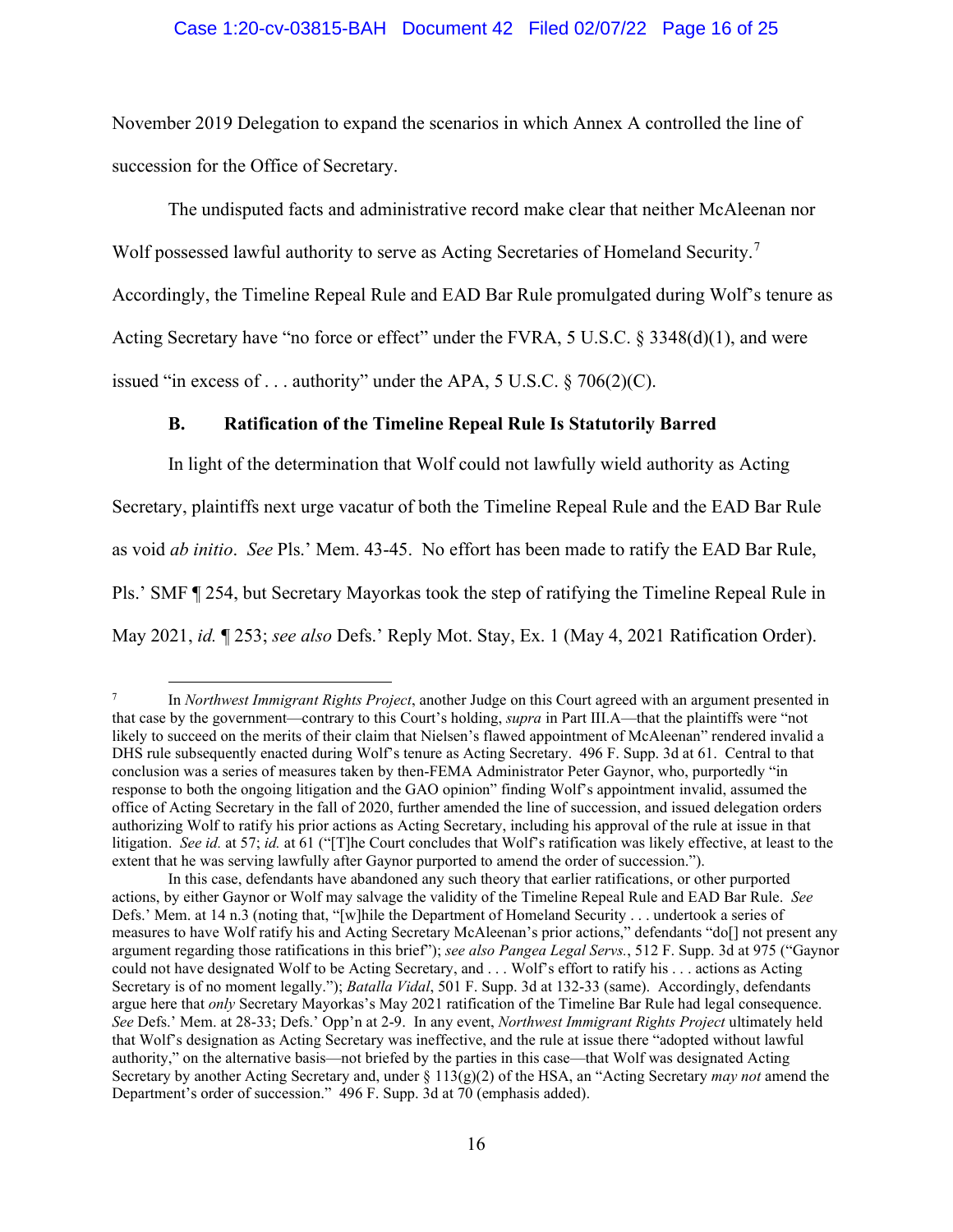### Case 1:20-cv-03815-BAH Document 42 Filed 02/07/22 Page 17 of 25

In plaintiffs' view, Secretary Mayorkas's May 2021 ratification of the Timeline Repeal Rule is ineffective because, *inter alia*, "the FVRA's anti-ratification penalty still prohibited anyone else from ratifying the rule." Pls.' Mem. at 42. Defendants counter that even if Wolf's appointment was improper, FVRA's § 3348(d) nevertheless "does not prohibit ratification of the Timeline Repeal Rule," Defs.' Mem. at 29, and thus Secretary Mayorkas's May 2021 ratification "cures any alleged defects in the rule arising" from Wolf's service as Acting Secretary, *id.* at 28. Specifically, defendants contend that the  $\S$  3348(d) anti-ratification provision "does not encompass functions or duties that may be delegated to other officials," such as the Secretary's rulemaking authority. *Id.* at 30. Defendants' reading of the statute, however, is inconsistent with both the plain terms and purpose of the FVRA. The Court thus agrees with plaintiffs that Secretary Mayorkas's May 2021 ratification of the Timeline Repeal Rule did not cure that rule's approval and issuance by Wolf, who was never lawfully designated Acting Secretary.

The FVRA's anti-ratification provision has two subsections. The first subsection provides broadly that an "action taken by any person who is not acting under section 3345, 3346, or 3347 . . . in the performance of any function or duty of a vacant office" to which the FVRA applies "shall have no force or effect."  $5 \text{ U.S.C.}$   $\S$   $3348(d)(1)$ . The second subsection specifies that an "action that has no force or effect under" § 3348(d)(1) "may *not* be ratified." *Id*. § 3348(d)(2) (emphasis added). Here, the parties do not dispute that "the FVRA applies to the Office of the Secretary, and thus the [first subsection] giving 'no force or effect' to the actions of acting officials serving unlawfully applies to McAleenan and Wolf," even though both men assumed office pursuant to the Secretary's authority, under the HSA, to designate a further order of succession, as provided in 6 U.S.C. § 113(g)(2). *Nw. Imm. Rights. Proj.*, 496 F. Supp. 3d at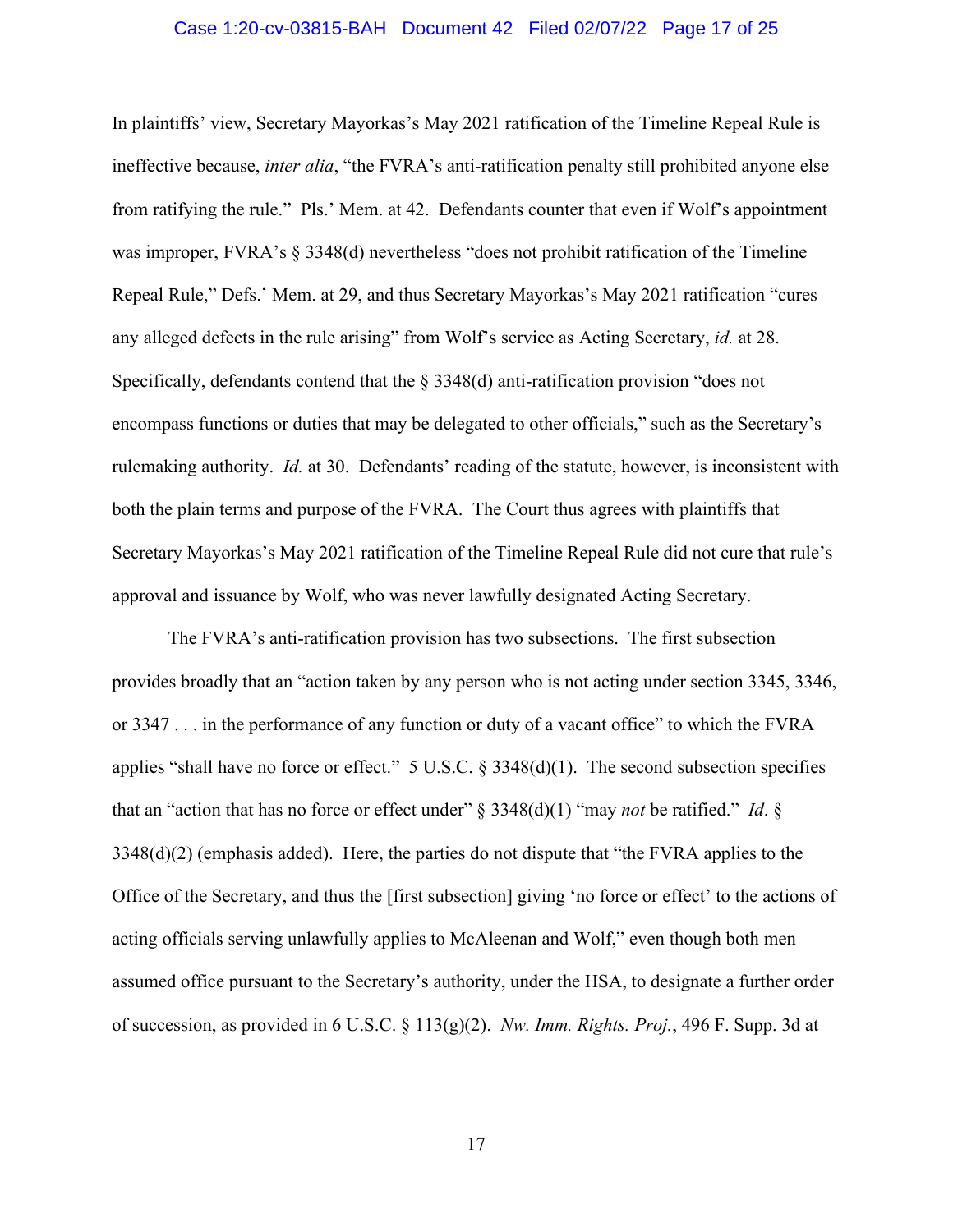### Case 1:20-cv-03815-BAH Document 42 Filed 02/07/22 Page 18 of 25

59.[8](#page-17-0) Instead, the parties clash over the scope of what constitutes a "function or duty" for purposes of  $\S 3348(d)(1)$ , which phrase is defined, in relevant part in another FVRA section, as "any function or duty of the applicable office that  $\dots$  is established by statute  $[]$  and  $\dots$  is required by statute to be performed by the applicable officer (and only that officer)." 5 U.S.C. §  $3348(a)(2)(A)(i)-(ii)$ .

Defendants posit that the covered "functions or duties" include only those that are nondelegable, *see* Defs.' Mem. at 30, because, as defined in § 3348(a)(2)(A)(i)-(ii), the duty or function "must be statutorily 'required' to be 'performed' . . . by *only* that officer," Defs.' Opp'n at 3 (quoting 5 U.S.C. § 3348(a)(2)(A)(ii)) (emphasis added). Based on that narrow construction of the statutory text, defendants assert that, since the DHS Secretary may delegate to others the responsibility of issuing rules like the Timeline Repeal Rule, *id.* at 2 (quoting 6 U.S.C. §  $112(b)(1)$ ), Wolf's promulgation of the rule was "not a function or duty as defined by § 3348(a)(2) and thus [is] not subject to the Federal Vacancies Reform Act's ratification bar," Defs.' Mem. at 33. Plaintiffs respond that the "FVRA does not define 'function or duty' of a vacant office in terms of what can be delegated" and, in any event, the "FVRA's plain text dictates that the anti-ratification provision applies to all statutorily prescribed functions of a given office." Pls.' Opp'n at 38.

<span id="page-17-0"></span><sup>8</sup> The parties' agreement on this point is correct. As noted *supra* in Part I.A.1, § 3347(a) of the FVRA contemplates that the FVRA remains the default framework for authorizing an official temporarily to assume a role requiring nomination by the President and confirmation by the Senate *unless* "a statutory provision expressly . . . authorizes the President, a court, or the head of an Executive department, to designate an officer or employee to perform the functions of a specified office temporarily in an acting capacity" or "designates an officer or employee to perform the functions and duties of a specified office temporarily in an acting capacity." 5 U.S.C. §  $3347(a)(1)(A)$ -(B). The HSA is such "a statutory provision expressly," *id.* §  $3347(a)(1)(A)$ , identifying additional DHS officers to serve as Acting Secretary and also authorizing the DHS Secretary to designate a further order of succession beyond that delineated by the FVRA and HSA. *See* 6 U.S.C. § 113(a)(1), (g)(2). While Secretary Nielsen's designation of McAleenan as Acting Secretary directly emanated from her HSA authority, the FVRA's anti-ratification provision "does not by its terms apply only to acting officials designated to serve pursuant to the FVRA, but, rather, applies to a 'vacant office to which' the FVRA applies." *Nw. Imm. Rights Proj.*, 496 F. Supp. 3d at 58 (quoting 5 U.S.C. § 3348(d)).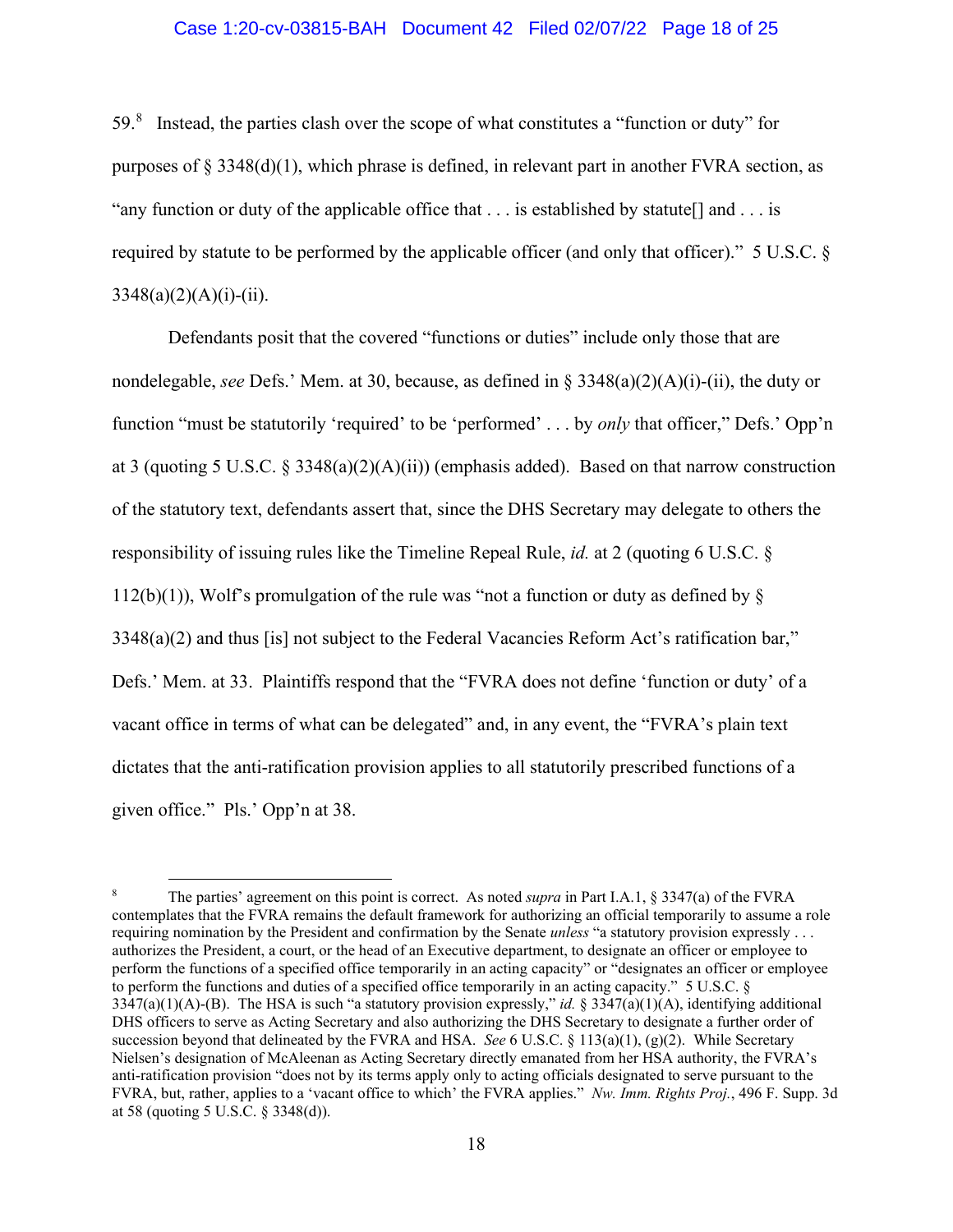### Case 1:20-cv-03815-BAH Document 42 Filed 02/07/22 Page 19 of 25

Defendants are correct up to a point: the DHS Secretary indeed retains wide discretion to "delegate any of the Secretary's functions to any officer, employee, or organizational unit of the Department."  $6 \text{ U.S.C. } 8 \text{ 112(b)(1)}.$  The Immigration and Nationality Act also indisputably grants the DHS Secretary general rulemaking authority to issue regulations affecting asylum seekers' access to EADs like those plaintiffs challenge here, *see* 8 U.S.C. § 1103(a), and plaintiffs point to no statutory provision limiting the Secretary's ability to delegate this rulemaking function, *see* Pls.' Opp'n at 39-40. Nevertheless, the Court is unpersuaded that the delegable nature of the Secretary's rulemaking power makes the FVRA's anti-ratification provision wholly inapplicable to rules promulgated by an officer without lawful authority.

To start, the FVRA does not limit the functions and duties subject to 5 U.S.C. § 3348(d) to only those denominated as "nondelegable," a word that "appears nowhere in the statute." *L.M.-M. v. Cuccinelli*, 442 F. Supp. 3d 1, 33 (D.D.C. 2020); *see also Behring Regional Ctr. LLC v. Wolf*, No. 20-cv-09263-JSC, 2021 WL 2554051, at \*8 (finding that an argument identical to defendants' "is foreclosed by the FVRA's plain and unambiguous language"), *appeal dismissed*, No. 21-16421 (9th Cir., Jan. 7, 2022). Defendants' import of a stringent "nondelegable" function or duty limitation into § 3348(d) is also contrary to both the Supreme Court's and the D.C. Circuit's broader, plain meaning construction of § 3348(d). In *NLRB v. SW General, Inc.*, the Supreme Court noted that the "FVRA ensures compliance by providing that, in general, '*any* function or duty of a vacant office' performed by a person not properly serving under the statute 'shall have no force or effect.'" 137 S. Ct. at 937 (quoting 5 U.S.C. § 3348(d)(1)) (emphasis supplied). During earlier proceedings in the same case, the D.C. Circuit likewise noted that the "FVRA renders *any* action taken in violation of the statute void *ab initio*." *SW General, Inc.*, 796 F.3d at 78, *aff'd*, 137 S. Ct. 929 (2017) (emphasis added). Other Circuits across the country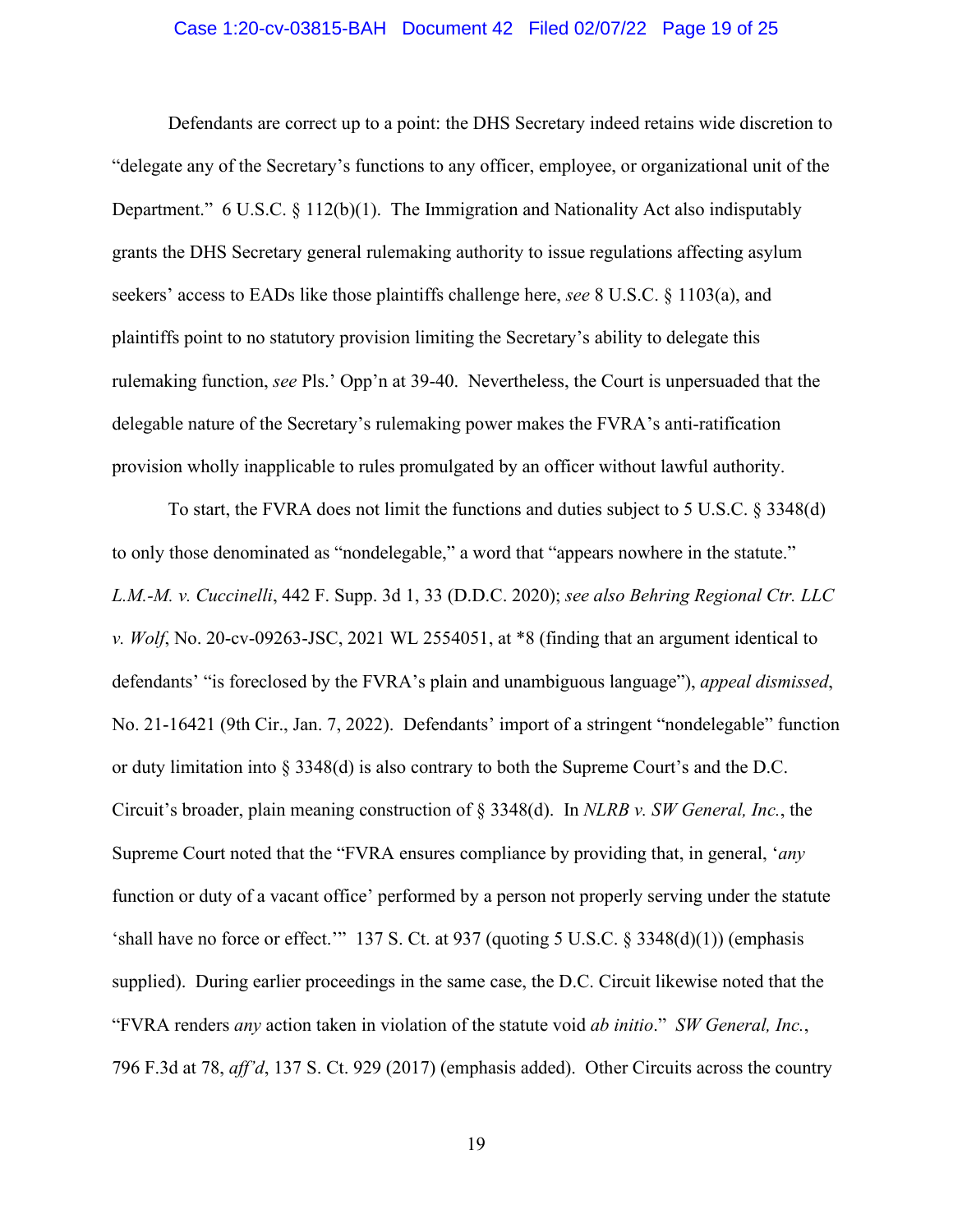### Case 1:20-cv-03815-BAH Document 42 Filed 02/07/22 Page 20 of 25

have adopted similarly broad understandings of § 3348(d). *See, e.g.*, *NLRB v. Newark Elec. Corp.*, 14 F.4th 152, 161 (2nd Cir. 2021) ("In other words, under section 3348, if an official who is exercising the duties of a vacant office in an acting capacity does not meet the requirements of sections 3345, 3346, or 3347, then that official's actions have no force or effect and cannot be ratified.").

Moreover, in crafting § 3348, Congress expressly exempted from its reach several offices, including the General Counsel of both the National Labor Relations Board and Federal Labor Relations Authority, as well as any Senate-confirmed Inspector General and Chief Financial Officer. 5 U.S.C. § 3348(e). Under defendants' construction of the statute, the DHS Secretary would be functionally added to that list of exempted officials since most, if not all, of his functions and duties are delegable and thus none would be covered by the FVRA's nonratification provision. *See Behring*, 2021 WL 2554051, at \*6. Put another way, defendants' proposed construction of § 3348(d) would largely insulate the Office of DHS Secretary from the key enforcement mechanism Congress expressly provided in the FVRA. The Court thus agrees with plaintiffs that accepting defendants' interpretation of the statutory language "would eviscerate the FVRA's remedial scheme." Pls.' Opp'n at 41.

Restricting the coverage of § 3348(d) to solely nondelegable functions and duties would also contravene Congress's stated purpose in enacting the FVRA. The FVRA "was framed as a reclamation of the Congress's Appointments Clause power," *SW Gen. Inc.*, 796 F.3d at 70, and legislated in reaction to *Doolin Security Savings Bank, F.S.B. v. Office of Thrift Supervision*, 139 F.3d 203 (D.C. Cir. 1998). In *Doolin*, the D.C. Circuit deployed the ratification doctrine expansively to uphold an enforcement action initiated by an acting officer without first deciding whether the acting officer lawfully occupied his position. *See* 139 F.3d at 214; *see also* 144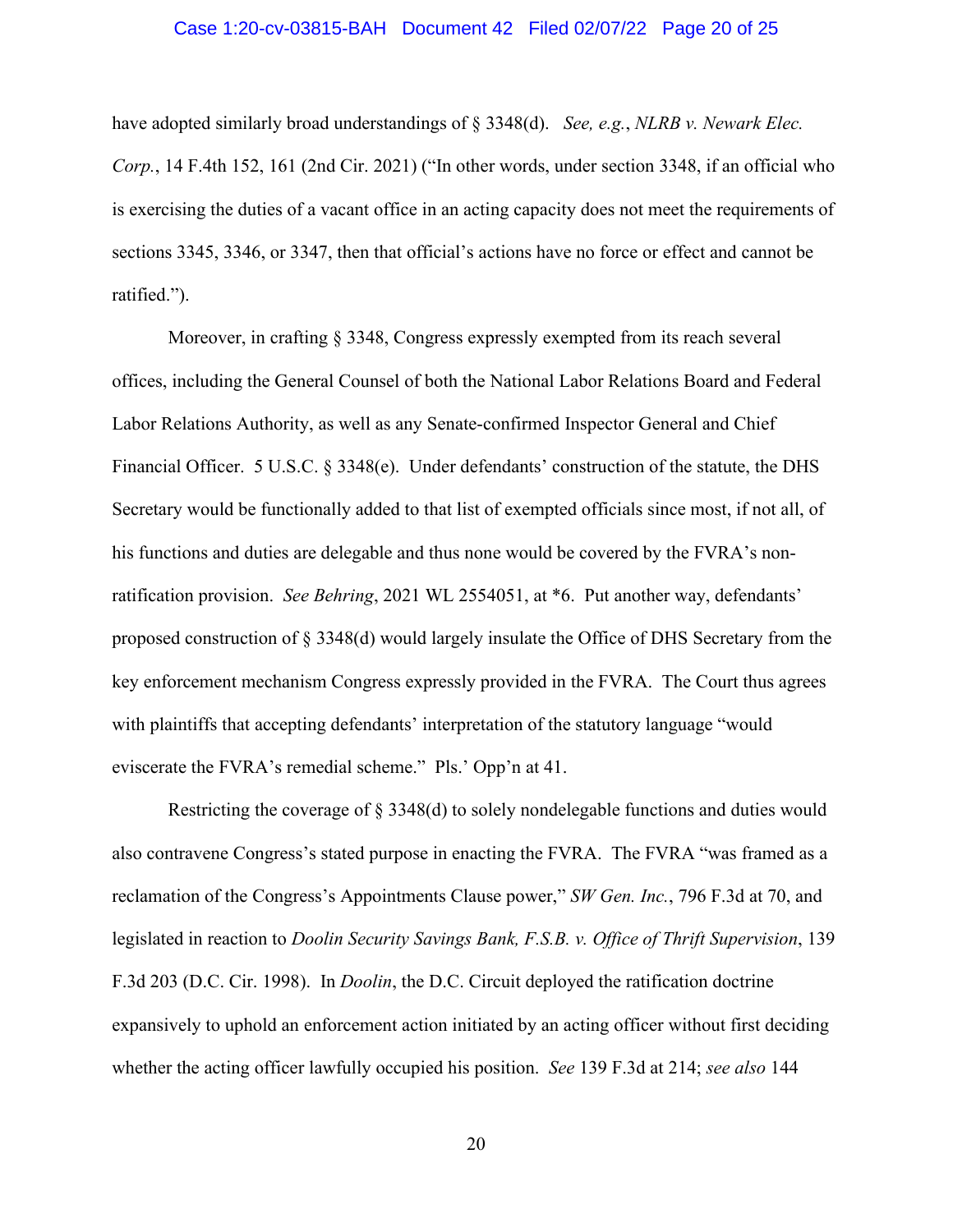### Case 1:20-cv-03815-BAH Document 42 Filed 02/07/22 Page 21 of 25

Cong. Rec. S6414 (noting "[i]t is extremely important to . . . impose a sanction for noncompliance" in the FVRA and that "[o]verruling several portions of [*Doolin*] have [sic.] become a priority); *id*. ("Actions taken by any acting official in violation of [the FVRA] would be of no effect, and no one would be permitted to ratify the actions of the acting official that were taken in violation of the vacant office provisions."). As such, the "FVRA's prohibition on ratification was designed to prevent the practice of a properly appointed official reissuing a decision taken in violation of FVRA provisions." *Pub. Emp. for Envtl. Responsibility v. Nat'l Park Serv.*, No. 19-cv-3629 (RC), 2021 WL 1198047, at \*15 (D.D.C. March 30, 2021); *see also L.M-M.*, 442 F. Supp. 3d at 34 (noting that the construction of § 3348(d) defendants propose here "is at odds with the statutory purpose of the FVRA"). That is precisely the factual backdrop to this litigation.

Notwithstanding the FVRA's plain terms and stated purpose, defendants rely on a recent D.C. Circuit case, *Guedes v. ATF*, to argue more broadly that "a properly appointed official's ratification of an allegedly improper official's prior actions . . . resolves the claim on the merits." Defs.' Mem. at 28 (quoting 920 F.3d 1, 13 (D.C. Cir. 2019)). This decision, however, is of no avail to defendants. In *Guedes*, which involved an APA challenge to a rule issued by the Bureau of Alcohol, Tobacco, Firearms, and Explosives, the plaintiff conceded the validity of the Attorney General's ratification of the challenged rule for purposes of both his statutory and Appointments Clause claims and, consequently, the effectiveness of the ratification was neither litigated nor at issue. 920 F.3d at 12. *Guedes* therefore provides no precedential force in resolving the parties' competing interpretations of the FVRA's anti-ratification provision. *See Nw. Imm. Rights Proj.*, 496 F. Supp. 3d at 61 (agreeing that *Guedes* "does not establish a binding rule" regarding the effect of ratifying agency rules issued by unauthorized officers).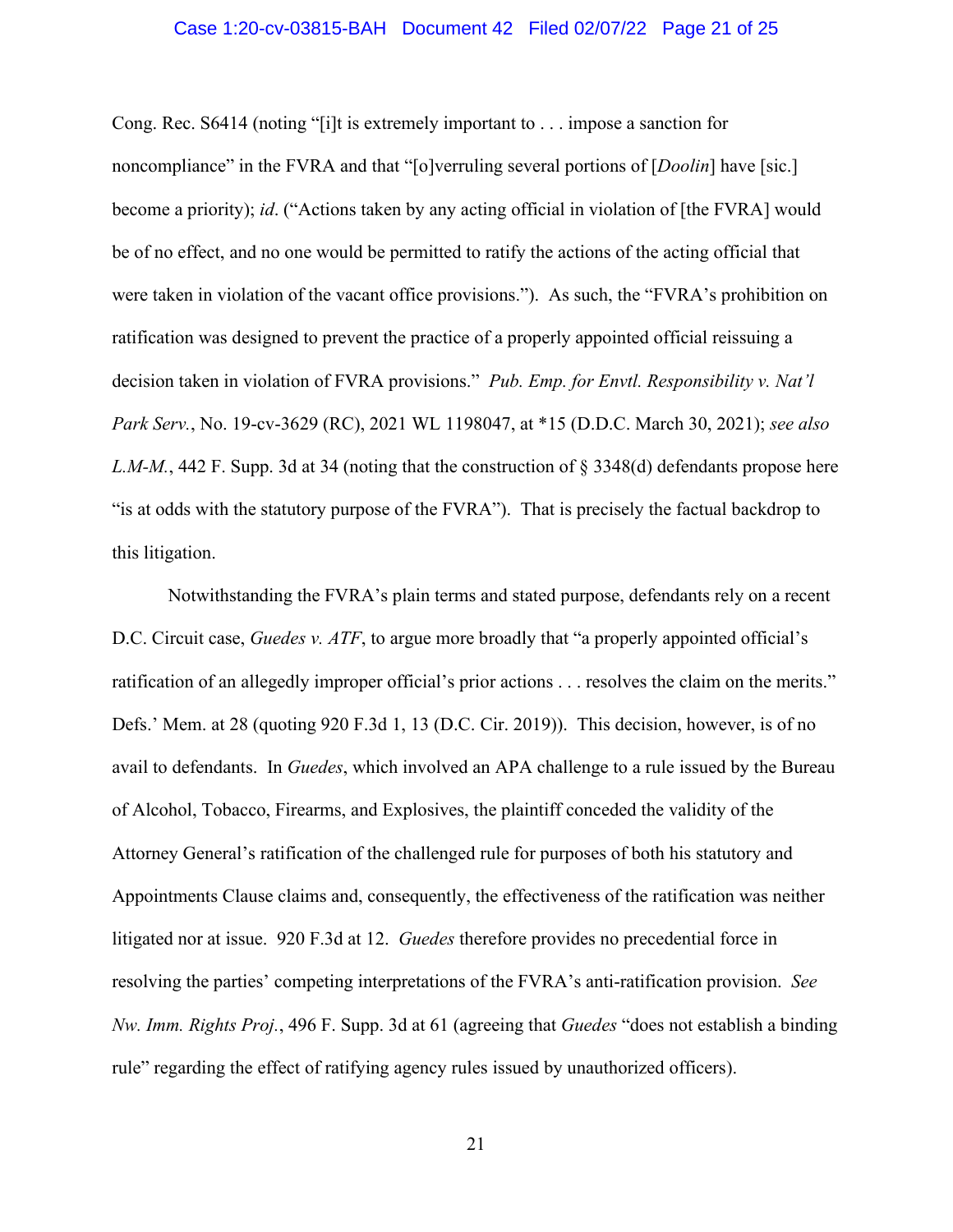### Case 1:20-cv-03815-BAH Document 42 Filed 02/07/22 Page 22 of 25

In sum, the Court concludes that the  $\S 3348(d)(2)$  ratification bar applies to all unauthorized actions taken "in the performance of any function or duty of a vacant office," regardless of whether such functions or duties may be delegated. As a result of the statutory anti-ratification bar, the Timeline Repeal Rule, which was approved and issued by Wolf while unlawfully serving as Acting Secretary, has "no force or effect," *see* 5 U.S.C. § 3348(d)(1), and as an action without "force or effect under" the FVRA, it could not be ratified, *see id.* § 3348(d)(2). Despite Secretary Mayorkas's purported May 2021 ratification, the Timeline Repeal Rule thus remains void.

\*\*\*

The parties in this case give little attention to the scope of the remedy following a determination that the Timeline Repeal Rule and EAD Bar Rule are void *ab initio*. Plaintiffs simply argue that both rules should be vacated "in their entirety," *see* Pls.' Mem. 43-45, while defendants are silent on the remedy should the Court determine, as it has, that Wolf lacked authority to promulgate the challenged regulations.

Upon reaching the conclusion that agency regulations are unlawful and void, vacatur is the "normal remedy," *Allina Health Servs. v. Sebelius*, 746 F.3d 1102, 1110 (D.C. Cir. 2014), and the "ordinary result" is that the rules are set aside in full— "not that their application to the individual petitioners is proscribed," *National Min. Ass'n v. U.S. Army Corps of Engineers*, 145 F.3d 1399, 1409 (D.C. Cir. 1998) (quoting *Harmon v. Thornburgh*, 878 F.2d 484, 495 n.21 (D.C. Cir. 1989)). In keeping with this general, longstanding principle, other courts holding that Wolf did not lawfully serve as Acting Secretary have vacated the challenged agency actions at issue in those cases that had been promulgated under his unlawful tenure. *See, e.g.*, *Batalla Vidal v. Wolf*, 17-cv-5228 (NGG), 2020 WL 7121849, at \*1 (E.D.N.Y. Dec. 4, 2020) ("[B]ecause Mr.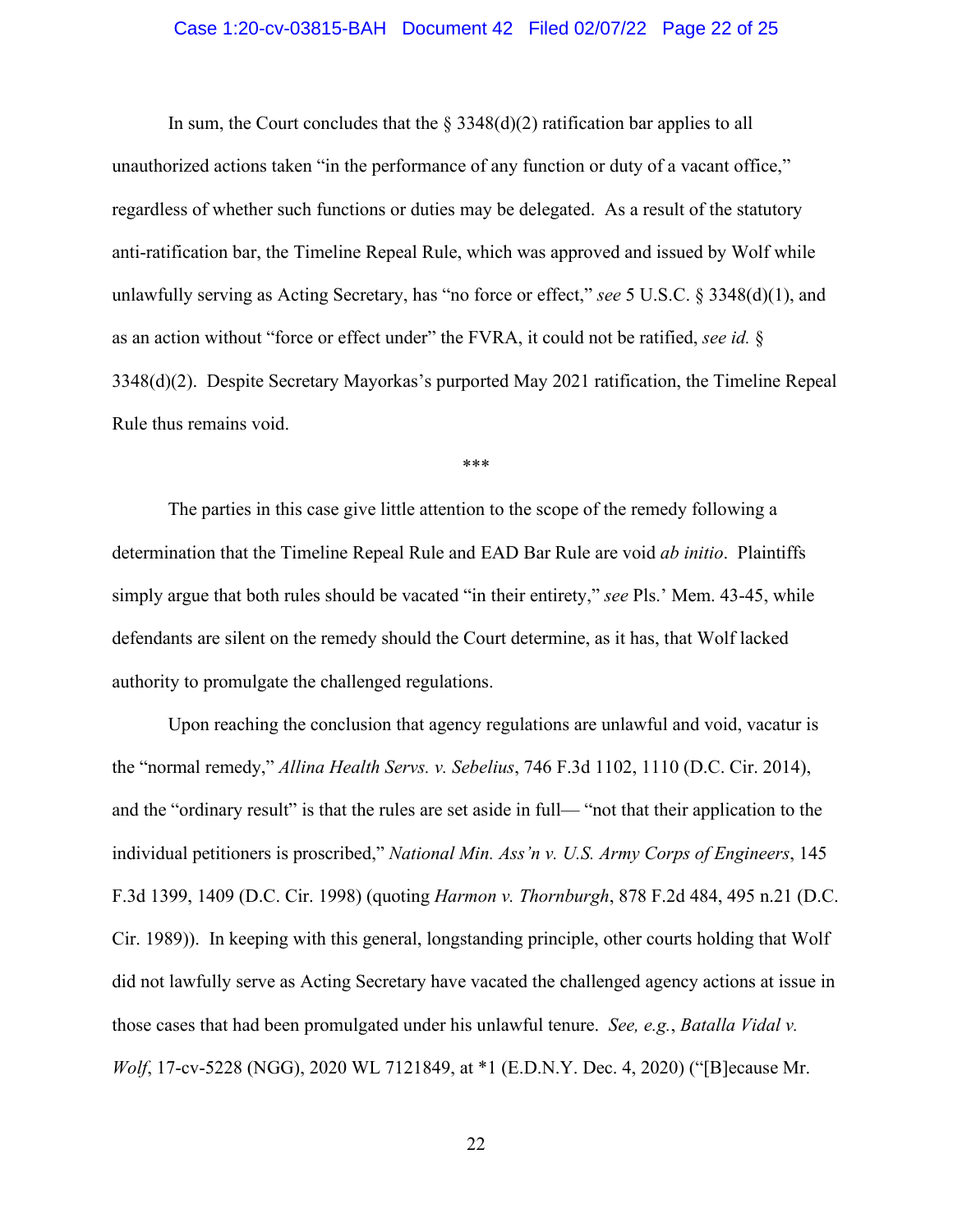### Case 1:20-cv-03815-BAH Document 42 Filed 02/07/22 Page 23 of 25

Wolf was without lawful authority to serve as Acting Secretary of DHS, the Wolf Memorandum is VACATED."). Here, because the Timeline Repeal Rule and EAD Bar Rule "have no force or effect," 5 U.S.C. § 3348(d)(1), they must also be vacated and "set aside" as actions taken "in excess of statutory . . . authority,"  $5 \text{ U.S.C.} \$   $706(2)(\text{C})$ .

The Court is mindful of its discretion "in limited circumstances" to "remand without vacating the agency's action," guided by consideration, first, of "the seriousness of the action's deficiencies and, second, [by] the likely disruptive consequences of vacatur." *American Great Lakes Ports Ass. v. Schultz*, 962 F.3d 510, 519 (D.C. Cir. 2020) (internal quotations omitted). Such an approach is not without critics. *See Comcast Corp. v. FCC*, 579 F.3d 1, 10 (D.C. Cir. 2009) (Randolph, J., concurring) (positing, based on the plain text of 5 U.S.C. § 706(2), "that whenever a reviewing court finds an administrative rule or order unlawful, the Administrative Procedure Act requires the court to vacate the agency's action"); *Milk Train, Inc. v. Veneman*, 310 F.3d 747, 757 (D.C. Cir. 2002) (Sentelle, J., dissenting) (same); *Checkosky v. SEC*, 23 F.3d 452, 491 (D.C. Cir. 1994) (Randolph, J., concurring) (same). Nevertheless, the D.C. Circuit has recently cautioned that "remand without vacatur remains an exceptional remedy," *American Great Lakes Ports Ass*., 962 F.3d at 519, and is usually appropriate only when, unlike the circumstances in this case, an agency action's defect "lay in the lack of reasoned decisionmaking" or "the order was otherwise arbitrary and capricious," *Int'l Union, UMW v. FMSHA*, 920 F.2d 960, 966 (D.C. Cir. 1990); *see also United Steel v. Mine Safety & Health Administration*, 925 F.3d 1279, 1287 (D.C. Cir. 2019) ("In rare cases . . . we do not vacate the action but instead remand for the agency to correct its errors."). When "the deficiencies that the court has identified are substantively fatal"—such as the issuance of the challenged rules here without lawful authority and in violation of the FVRA—"it is clear beyond cavil that the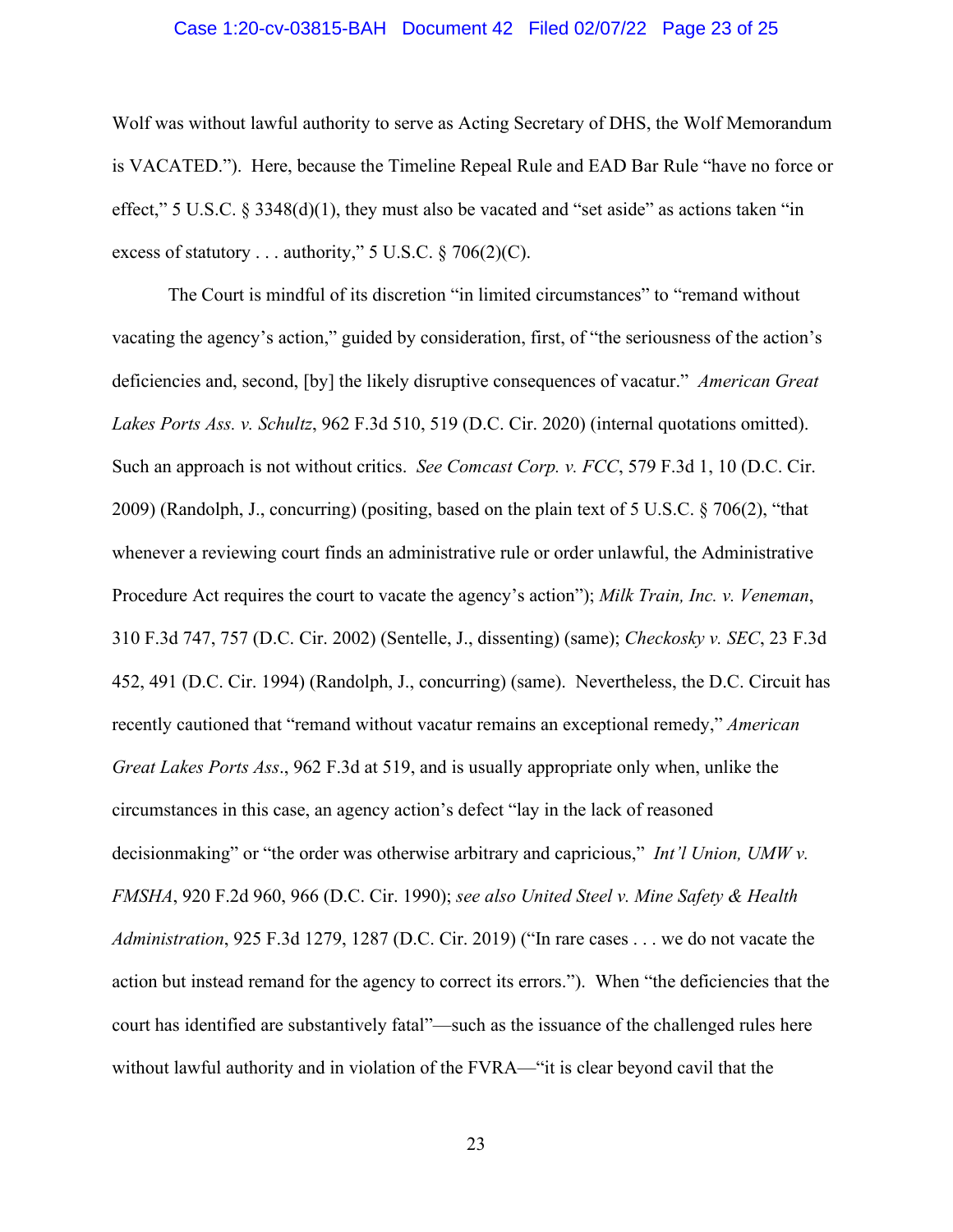#### Case 1:20-cv-03815-BAH Document 42 Filed 02/07/22 Page 24 of 25

common practice is to vacate the agency's [action]." *Kiakombua v. Wolf*, 498 F. Supp. 3d 1, 51 (D.D.C. 2020) (Brown Jackson, J.).

The plain terms of the FVRA remove remedial discretion by directing that unlawful actions under that statute are void *ab initio*, thereby rendering the rules without "force or effect" and requiring vacatur. *See* 5 U.S.C. § 3348(d)(1); *cf. FCC v. NextWave Personal Comms. Inc.*, 537 U.S. 293, 300 (2003) ("In all cases agency action must be set aside if the action . . . failed to meet statutory, procedural, or constitutional requirements."). Perhaps cognizant that no remedy other than vacatur is appropriate should plaintiffs prevail on their FVRA claim, defendants offer no argument for remand without vacatur or attempt to show vacatur's "likely disruptive consequences" as to either regulation. *American Great Lakes Ports Ass*., 962 F.3d at 519. Defendants' silence speaks volumes as to the required remedy. In any event, remand without vacatur would be entirely ineffective here: the appointments defect identified in the challenged rules cannot be cured through improved agency decisionmaking because the rules are instead void *ab initio* since they were rendered in violation of the FVRA during the tenure of an Acting Secretary who could not lawfully exercise authority as head of DHS. *SW Gen., Inc.*, 137 S. Ct. at 938 n.2.

Following the normal course upon determining that a regulation was issued in excess of statutory authority, 5 U.S.C. § 706(2)(c), and in accordance with the remedy that Congress specifically prescribed in the FVRA, 5 U.S.C. § 3348(d), both the Timeline Repeal Rule and EAD Bar Rule are therefore vacated. Given that plaintiffs' remaining claims challenging these same two rules are now moot, this case is resolved and will be closed.